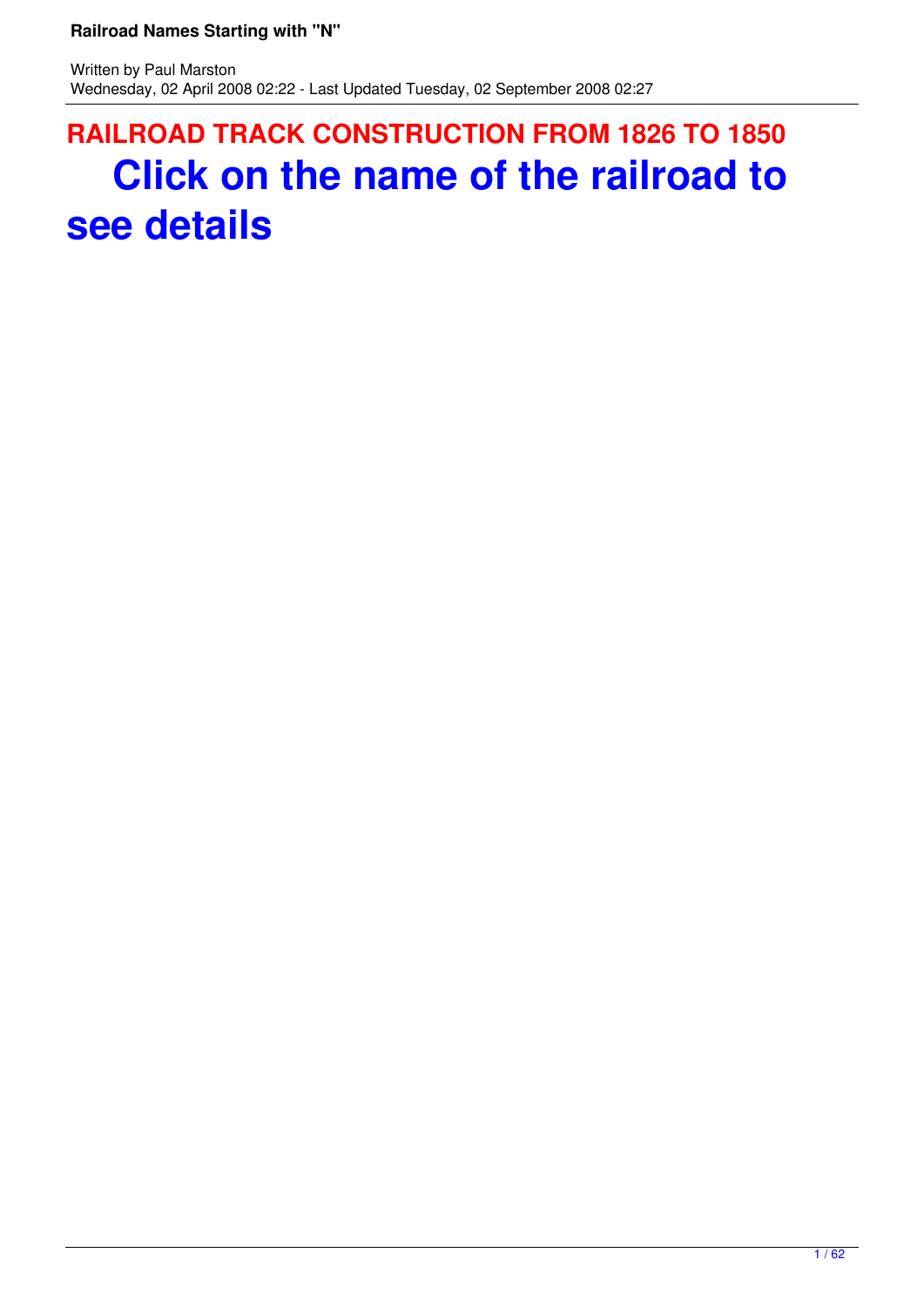







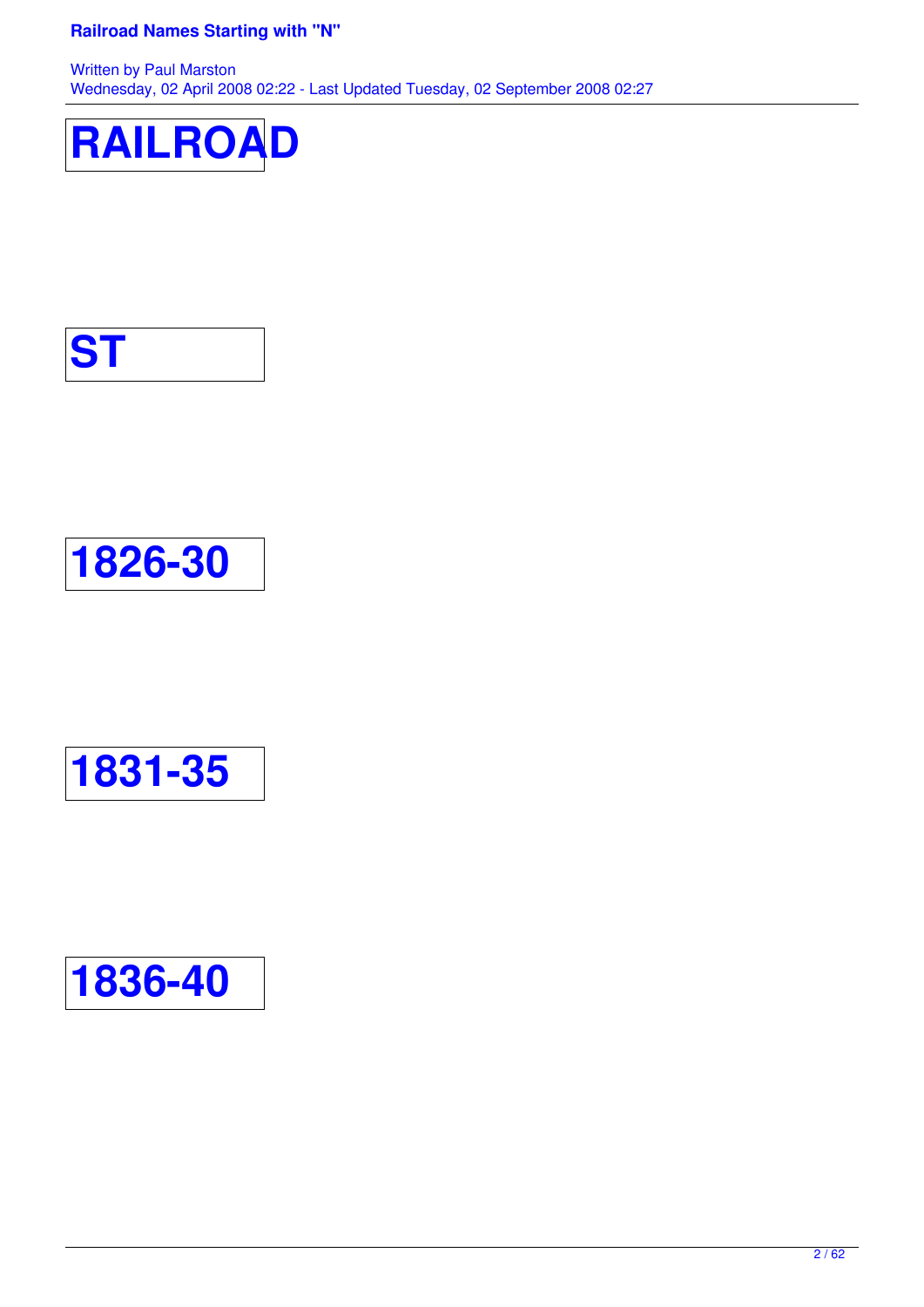





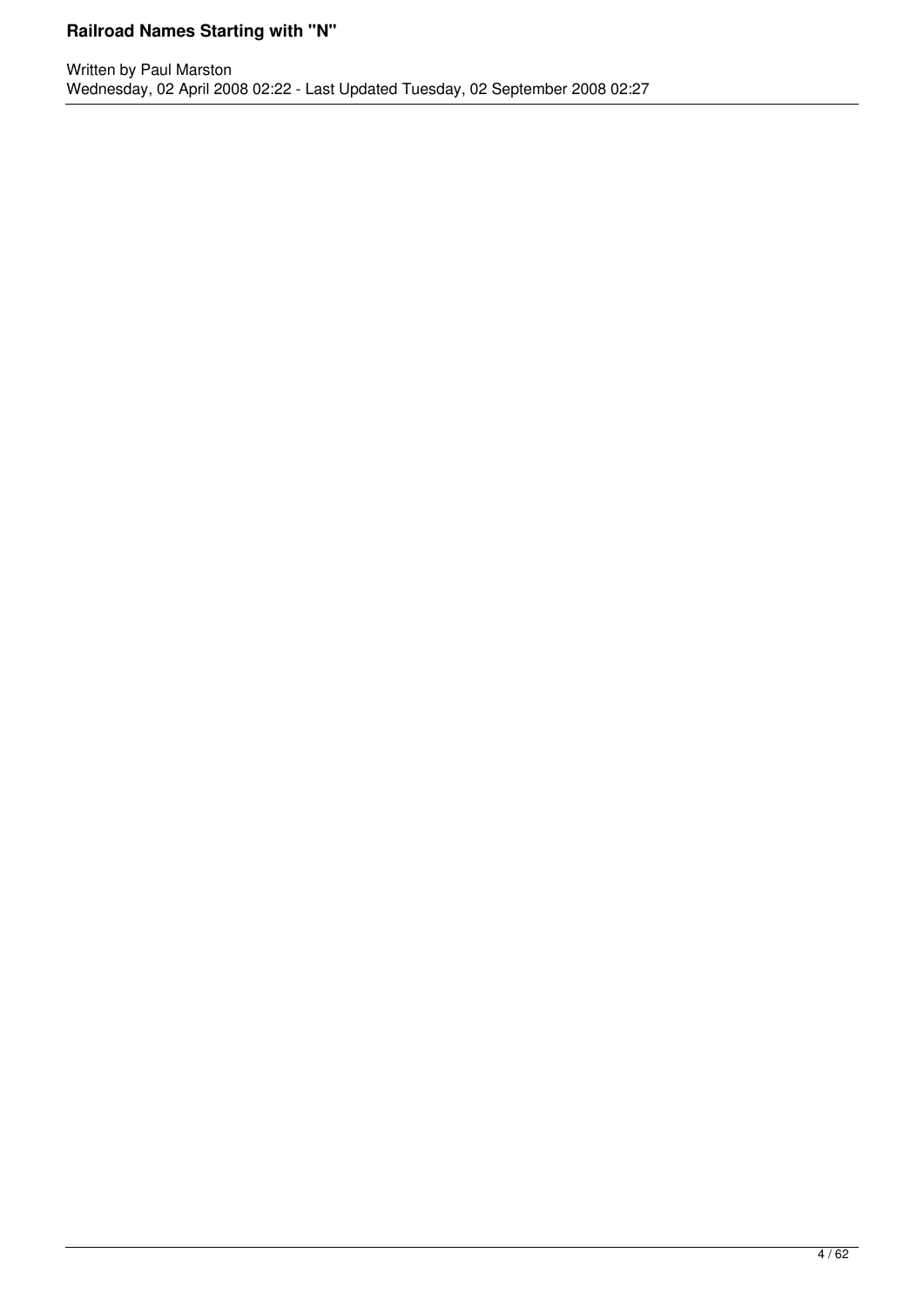# **Nashua & Groton RR**

## **NH**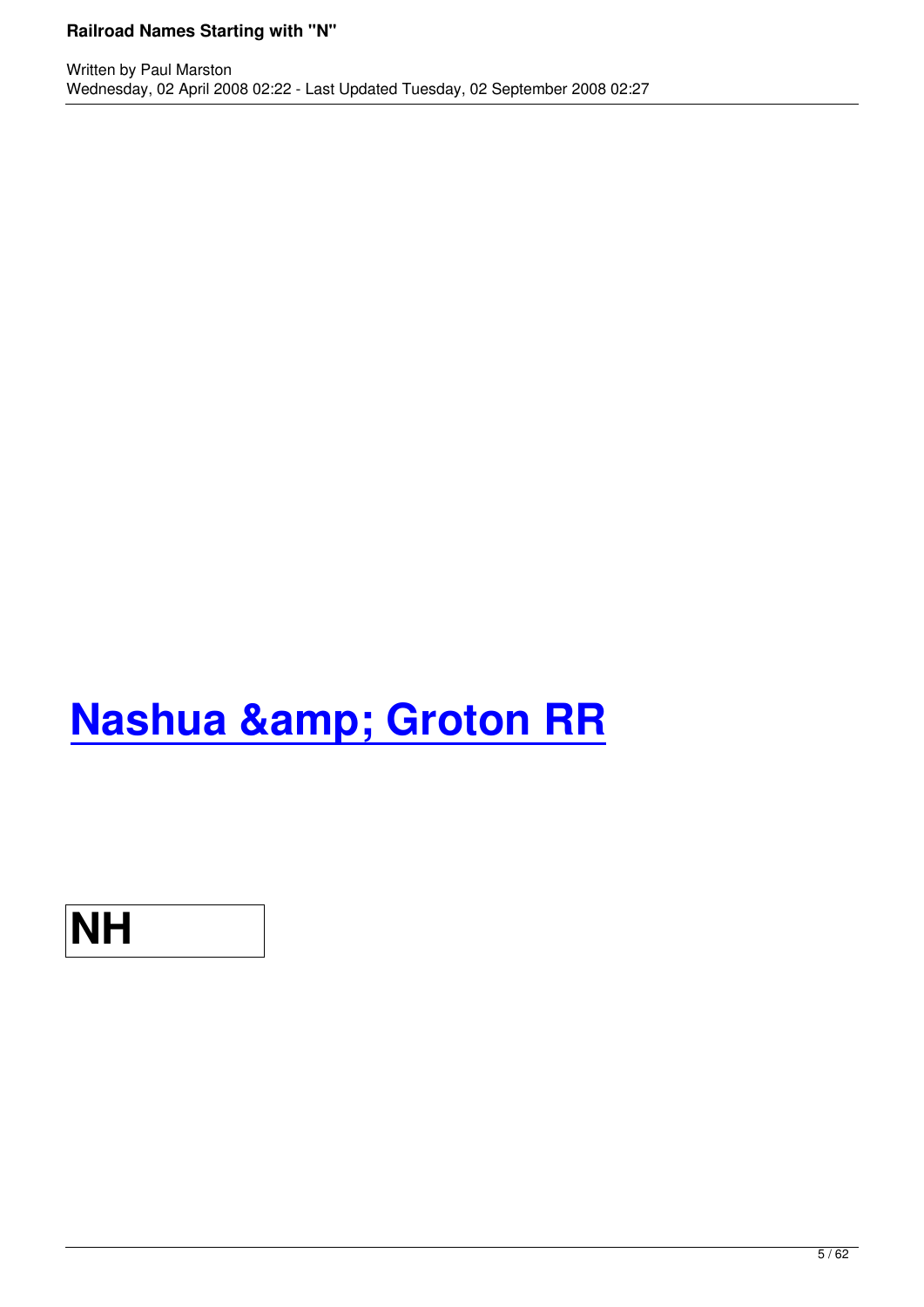### **6.55**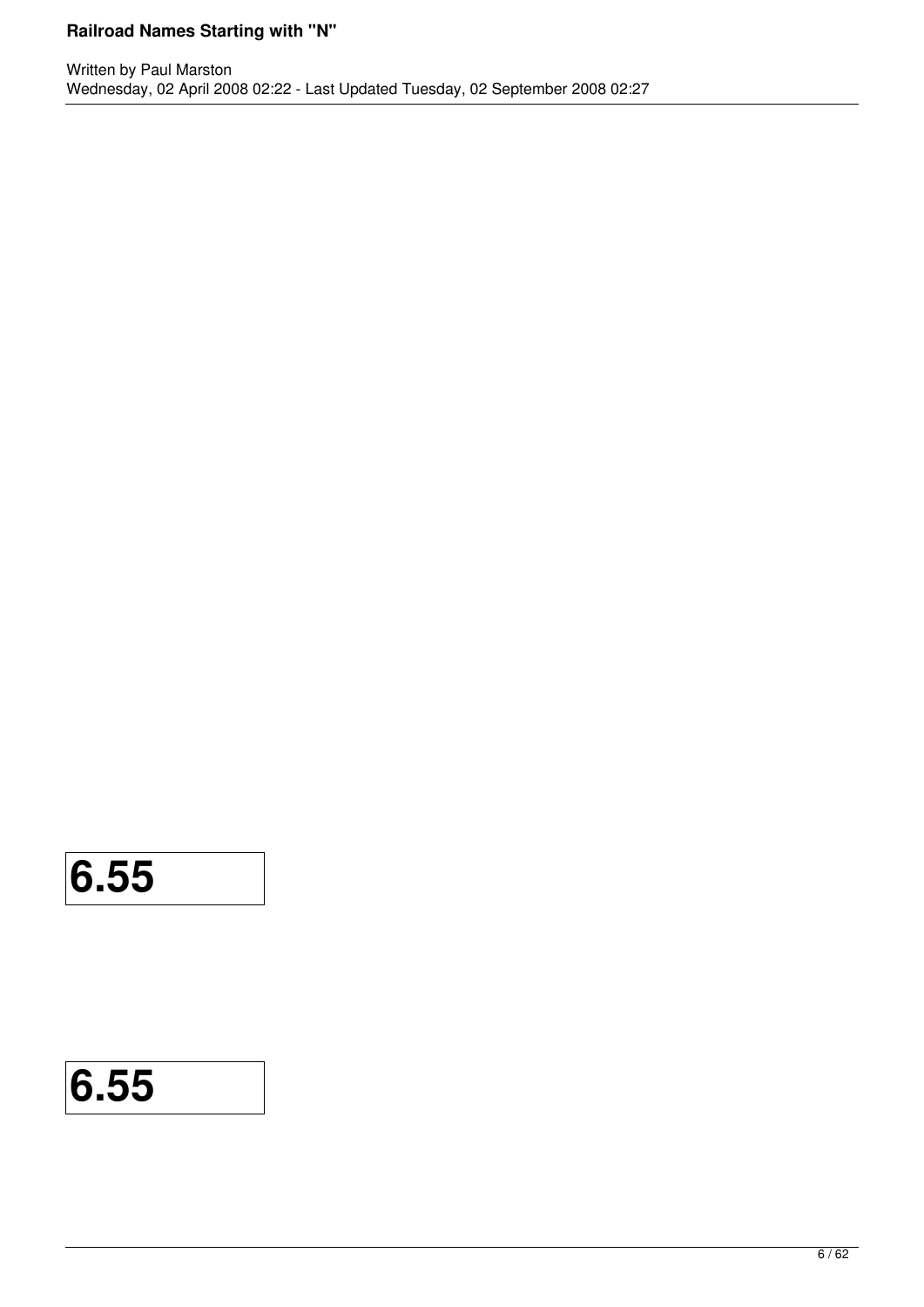## **Nashua & Lowell RR (MA)**

# **Census data is consolidation of:**

## **Nashua & amp; Lowell RR (NH)**

## **Lowell & amp; Nashua RR**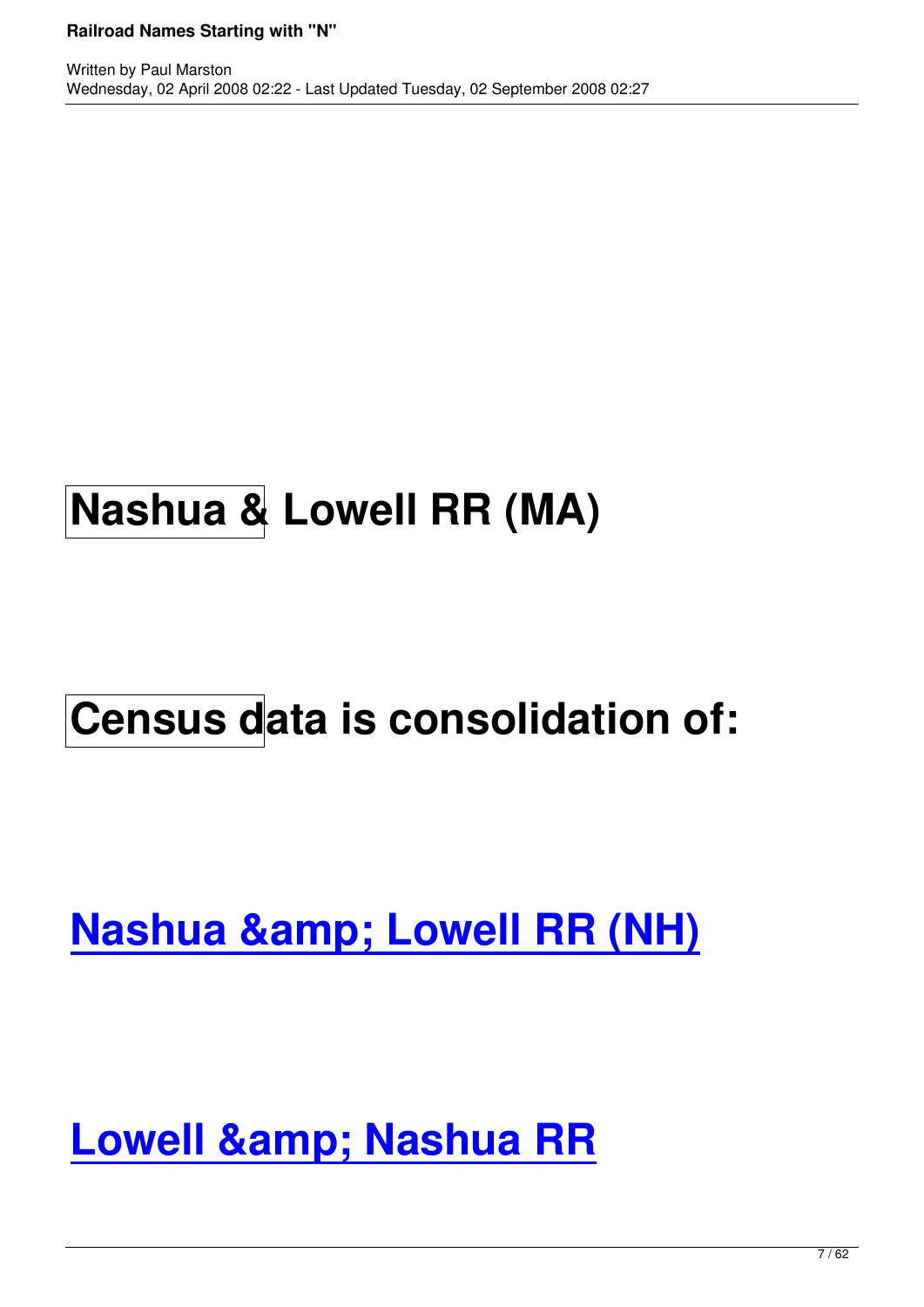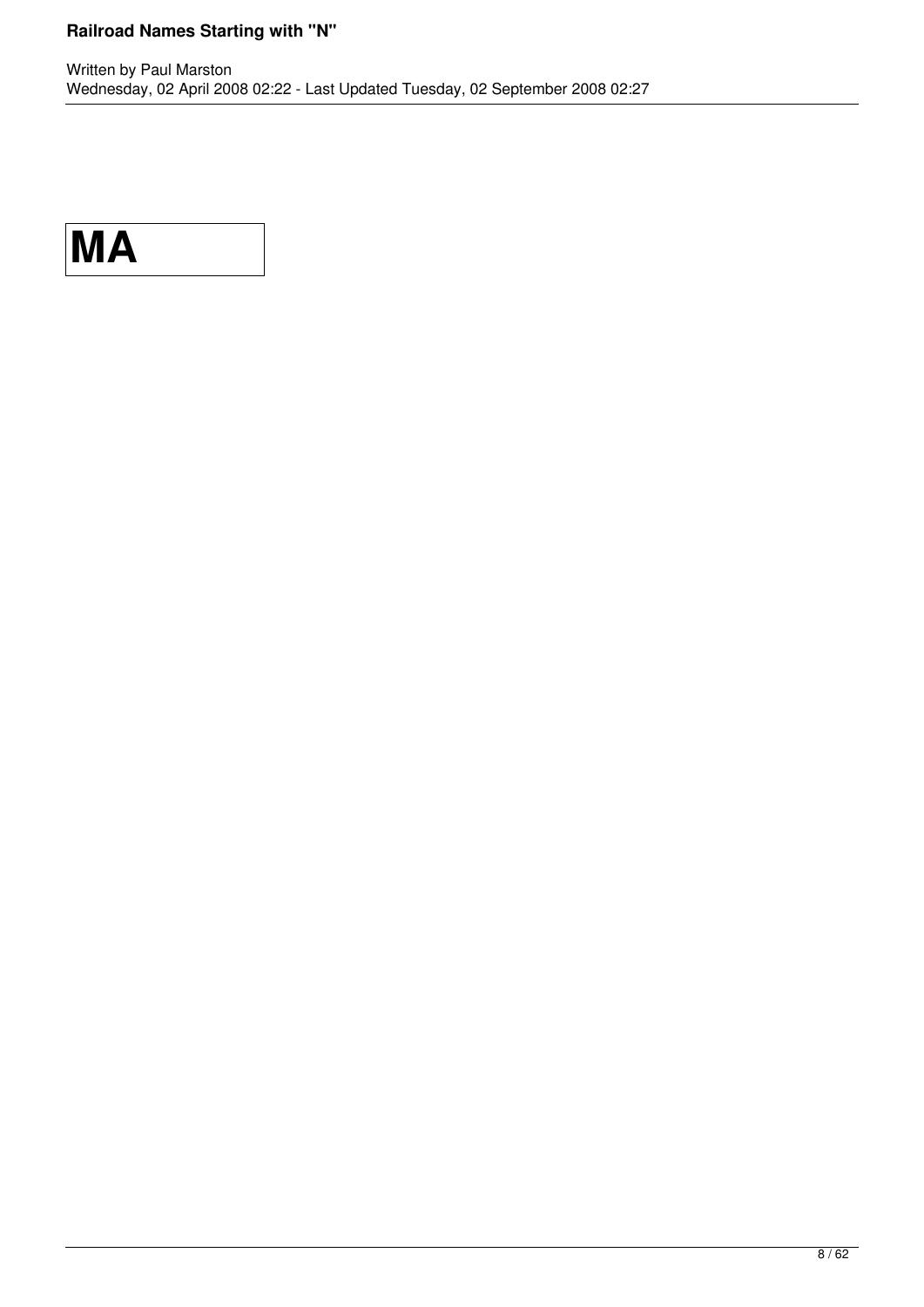### **14.58**

# **Nashua & amp; Lowell RR (NH)**

## **NH**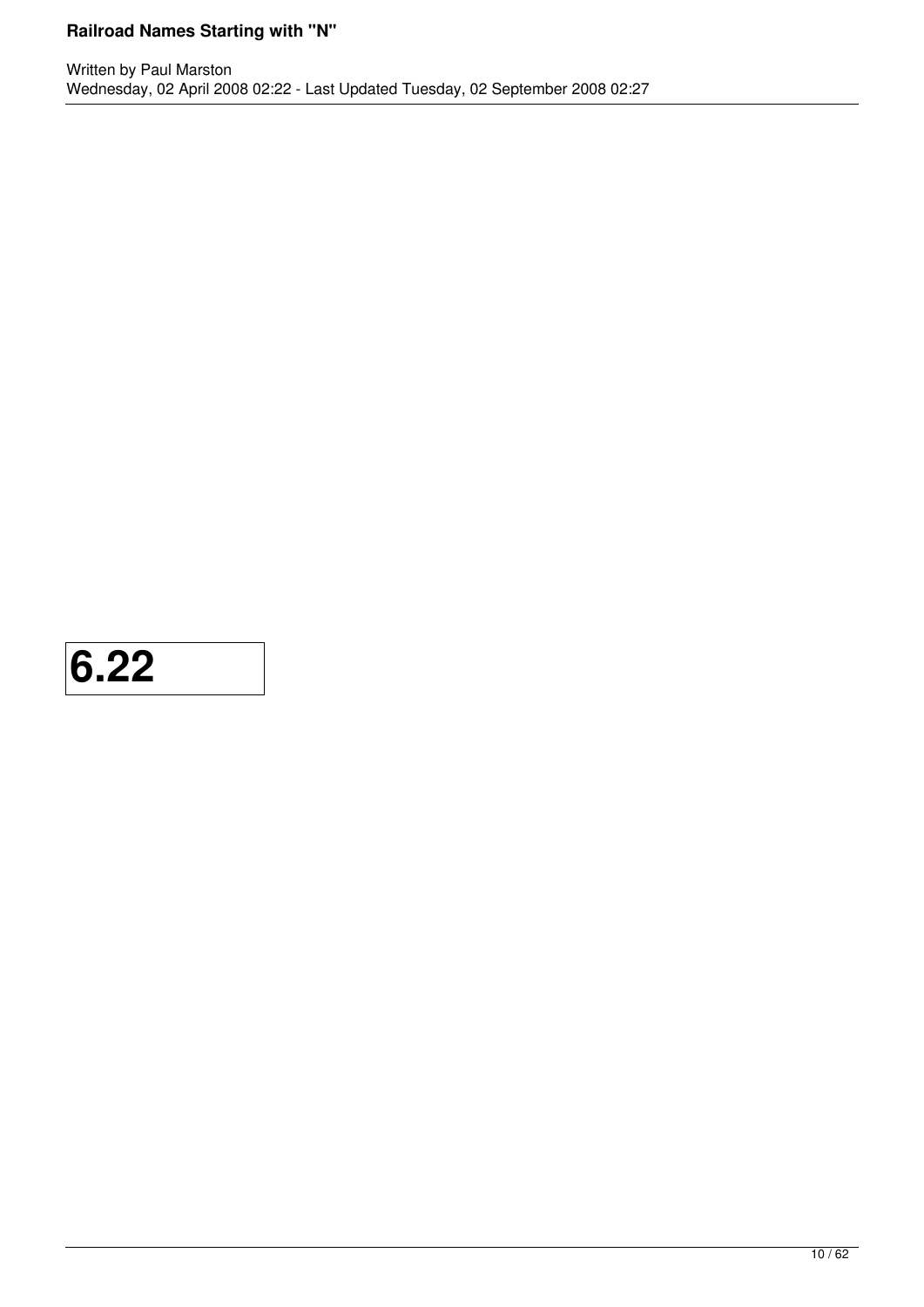## **Naugatuck RWY**

$$
\boxed{\text{CT}}
$$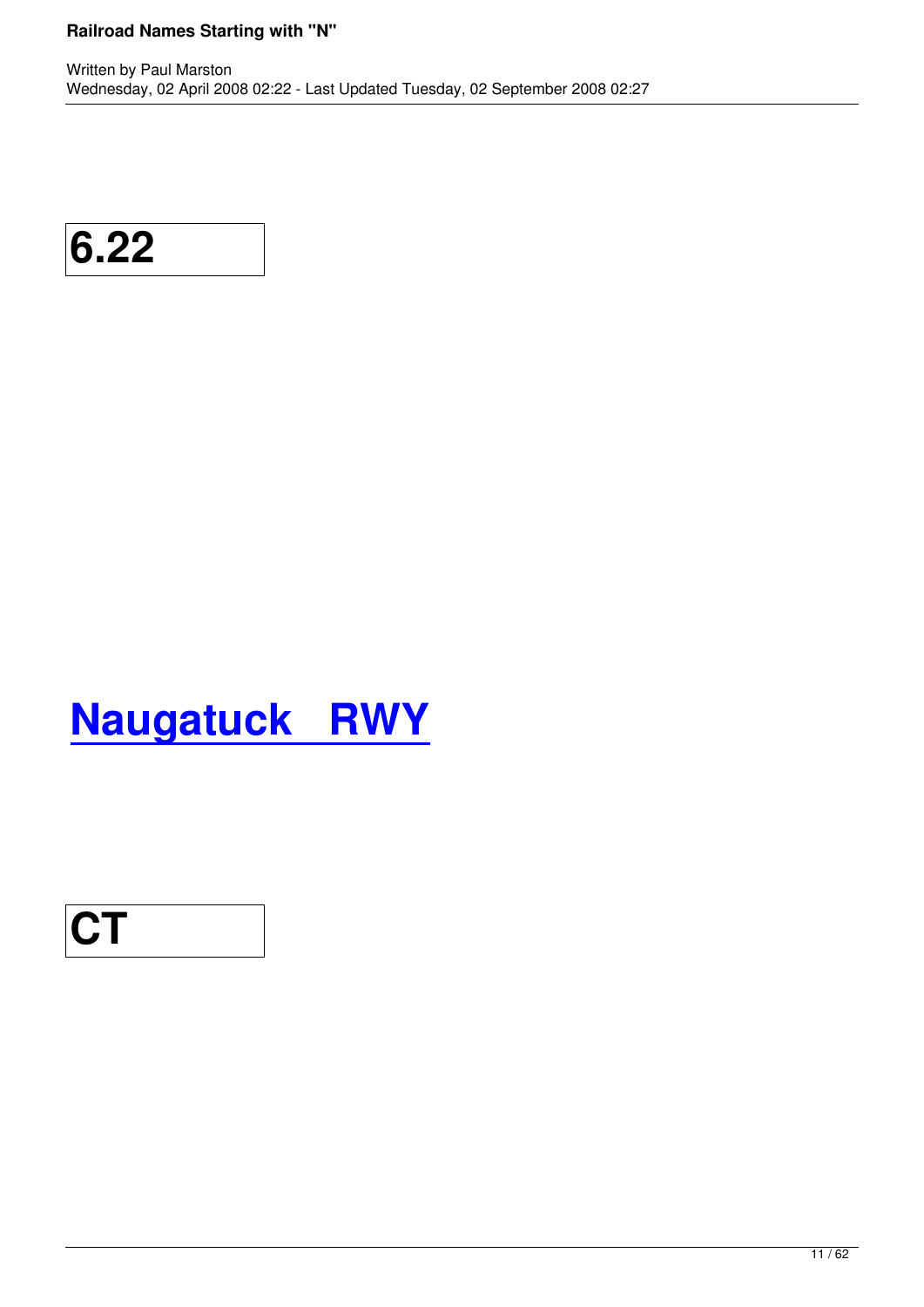### **57.00**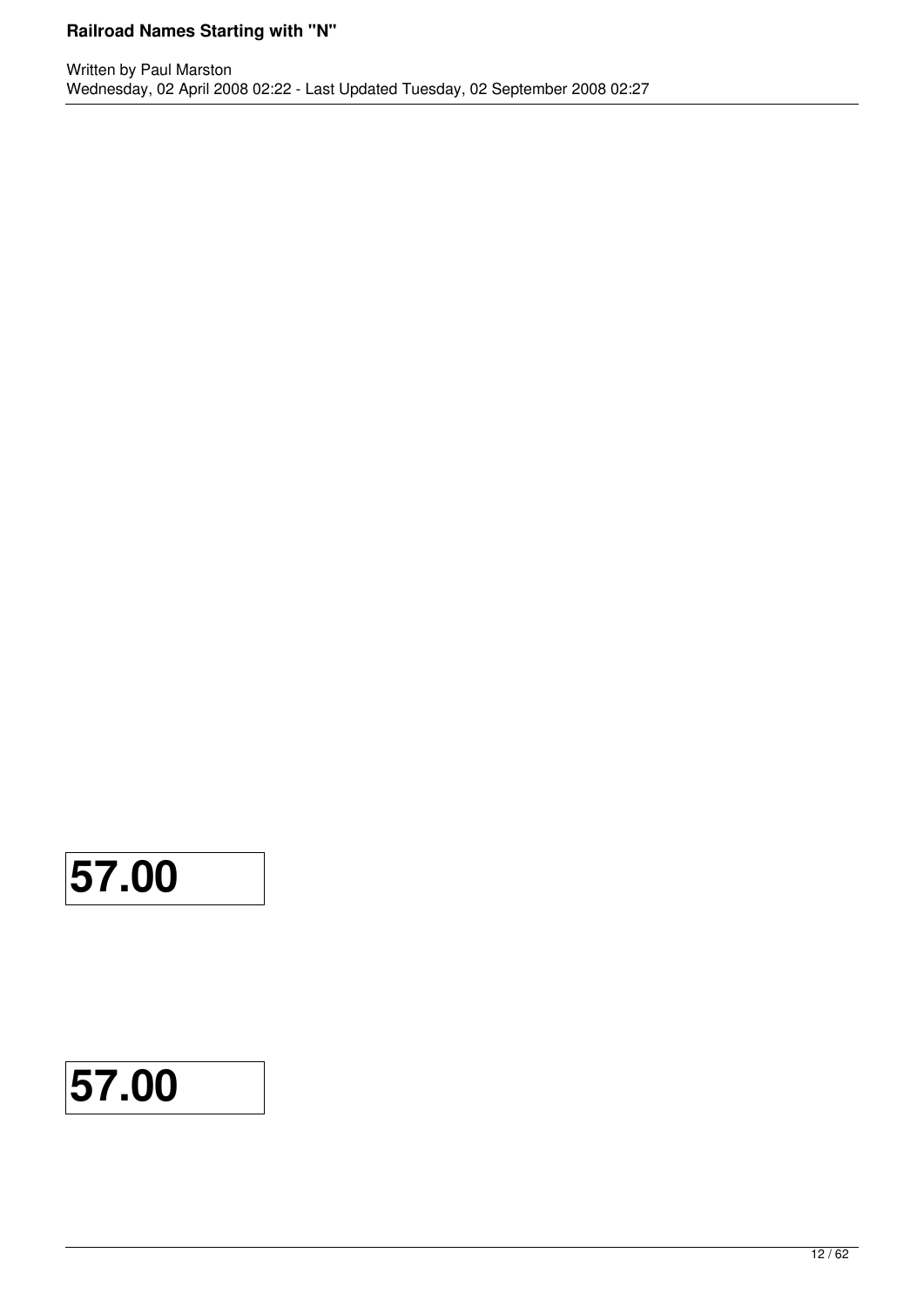## **New Albany & & & Salem RR**

### **IN**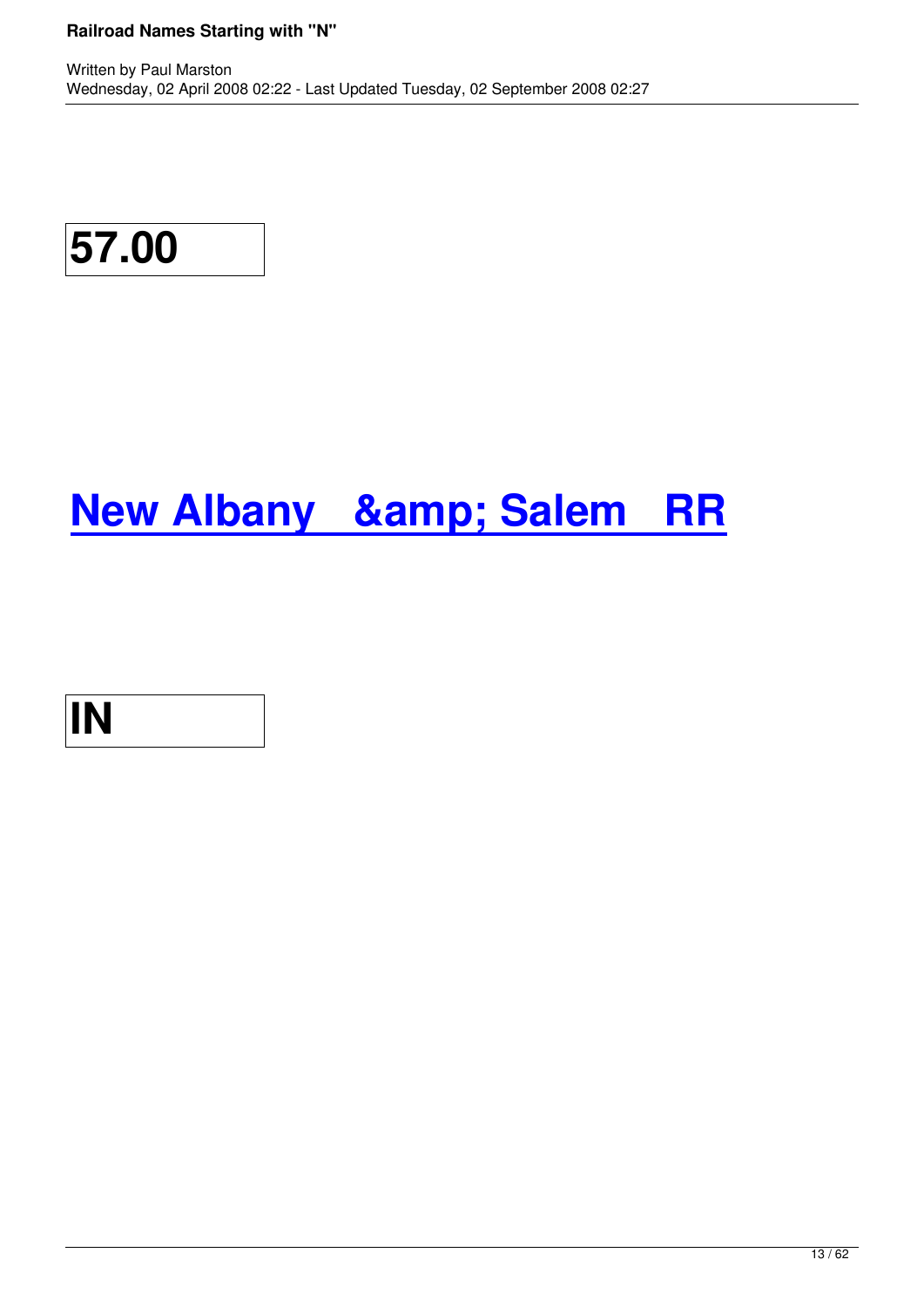### **35.00**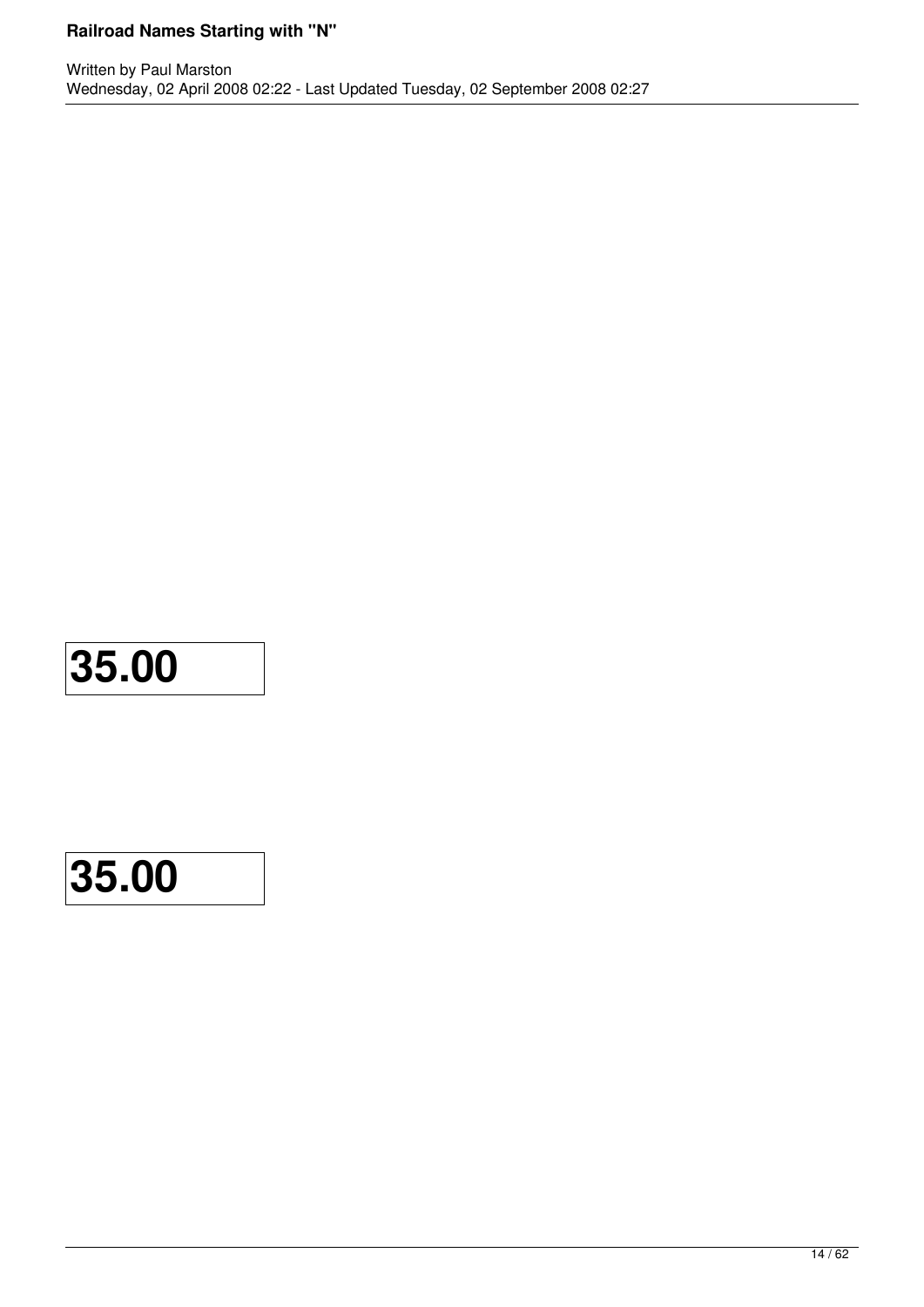## **New Bedford & amp; Taunton RR**



Written by Paul Marston by Paul Marston by Paul Marston by Paul Marston by Paul Marston by Paul Marston by Pau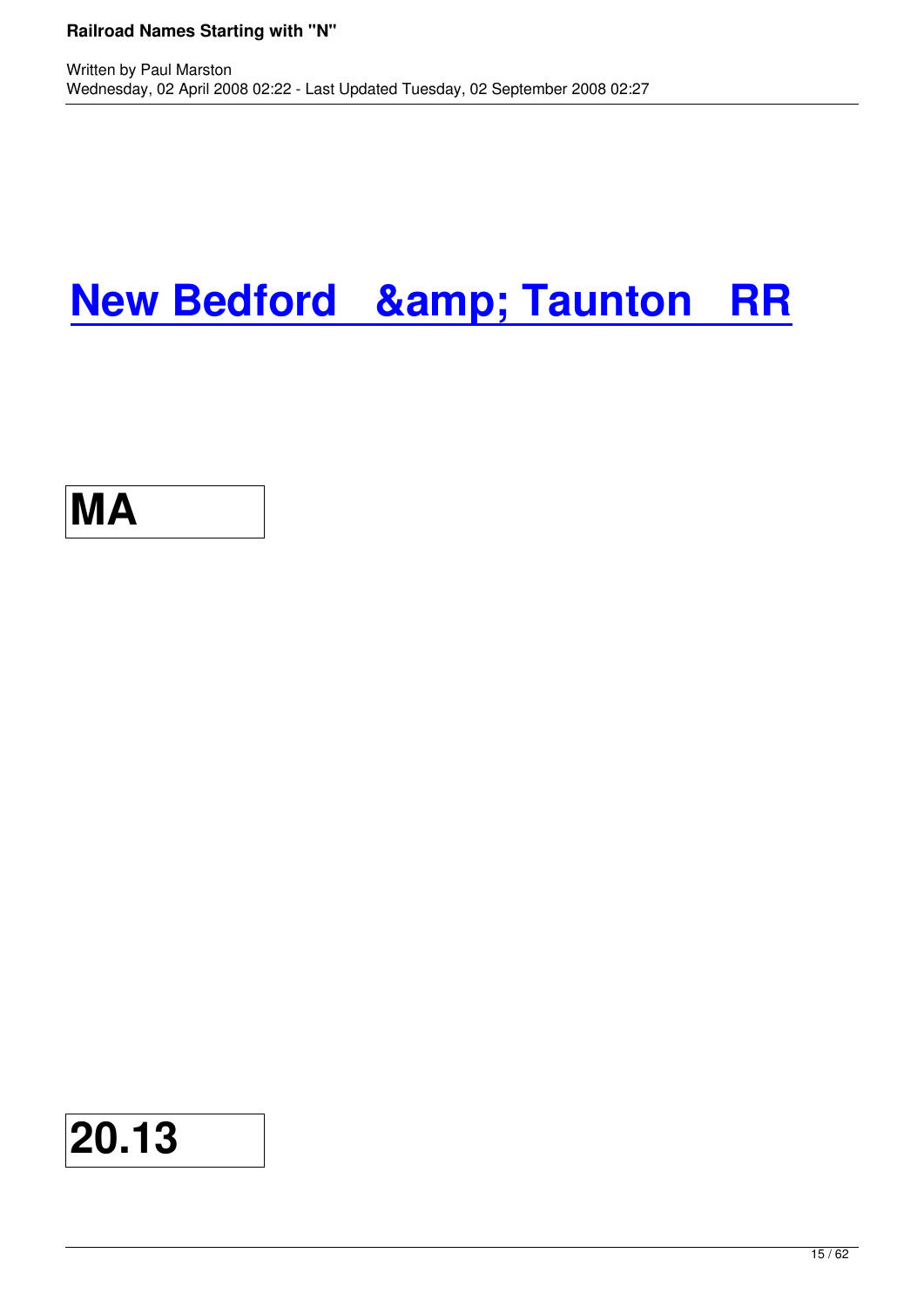### **21.08**

### **21.08**

## **New Castle & Frenchtown RR**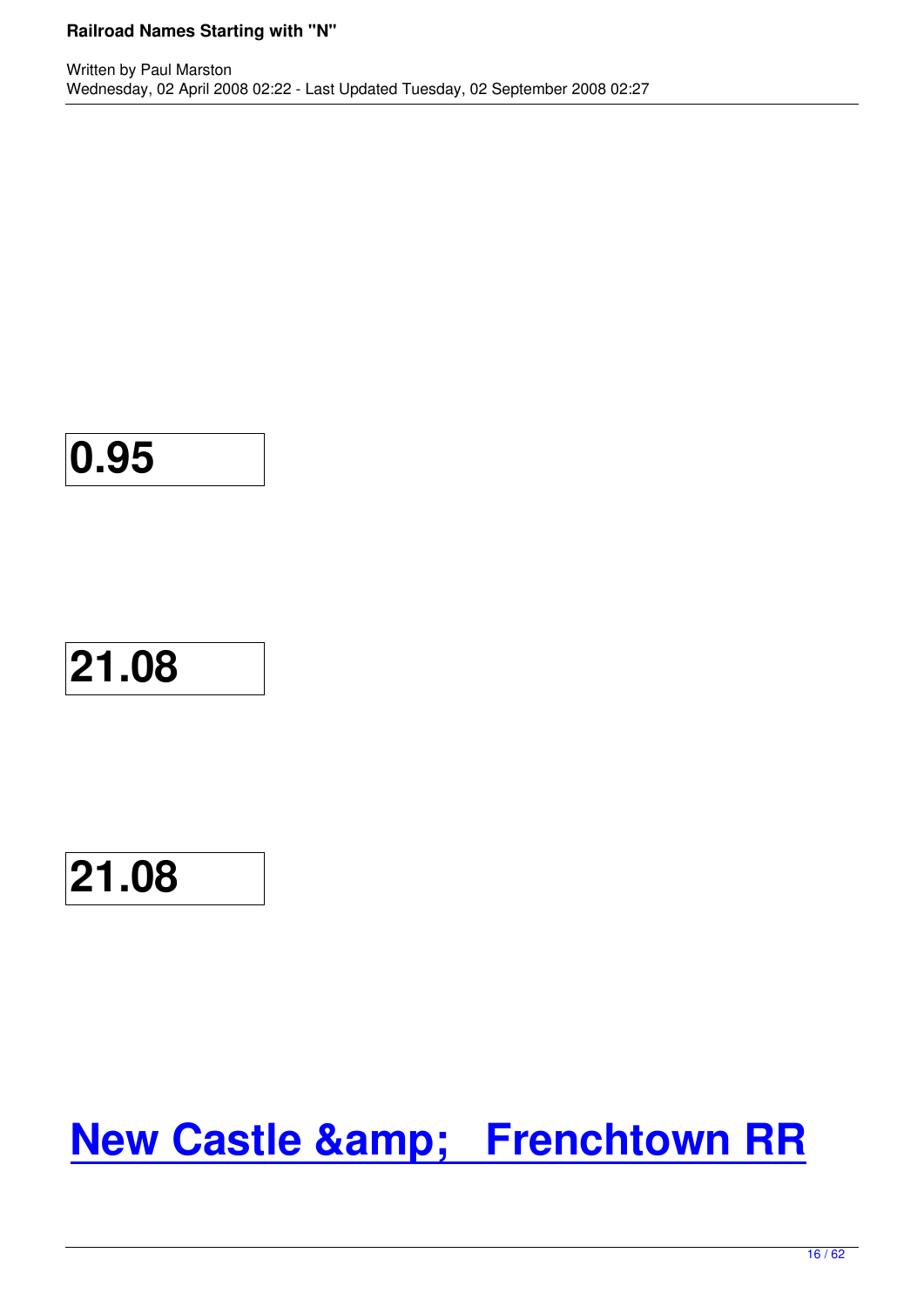

# **Census data includes**

# **New Castle & Frenchtown RR [\(MD\)](http://oldrailhistory.com/index.php?option=com_content&task=view&id=347&Itemid=385)**

**DE**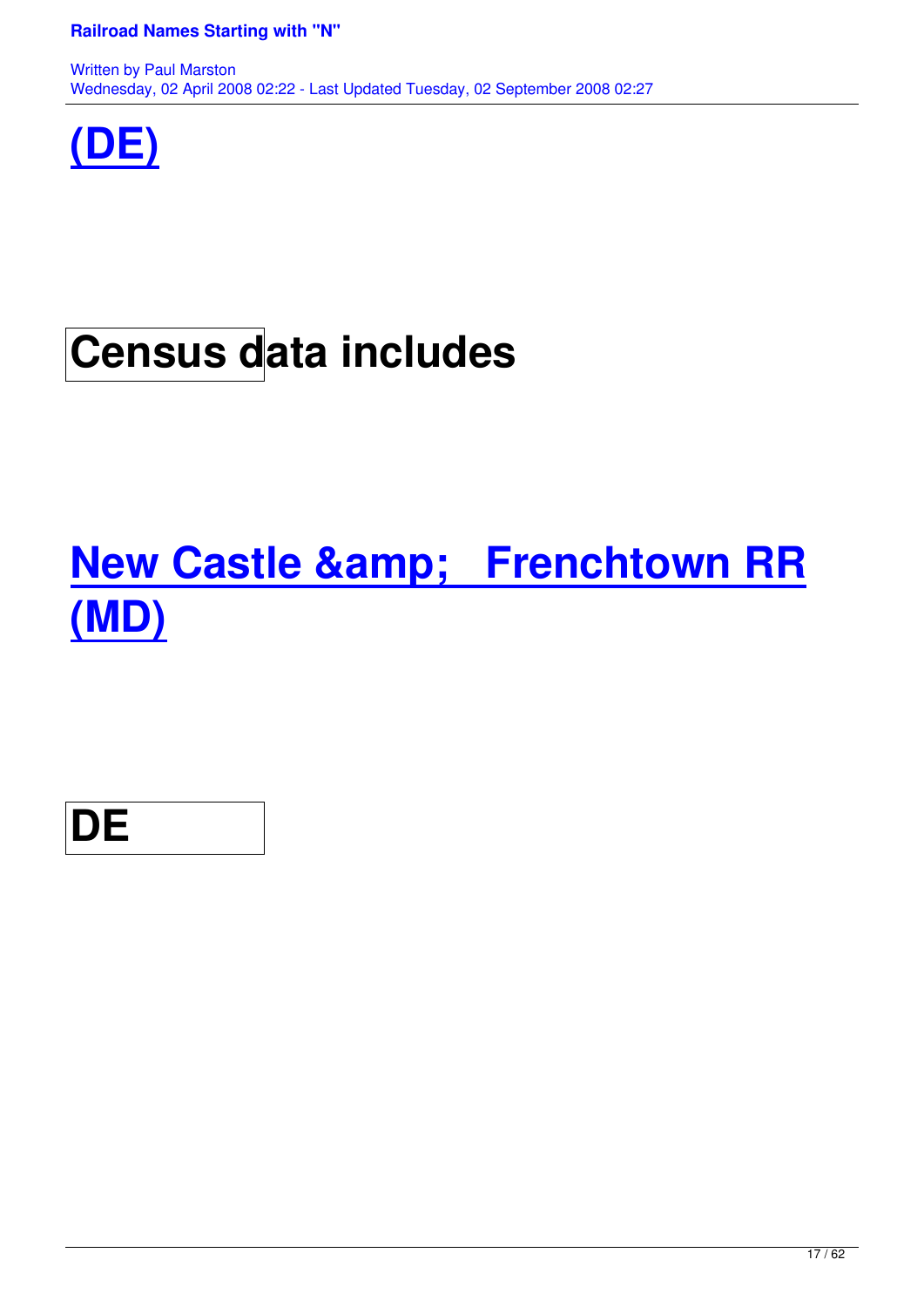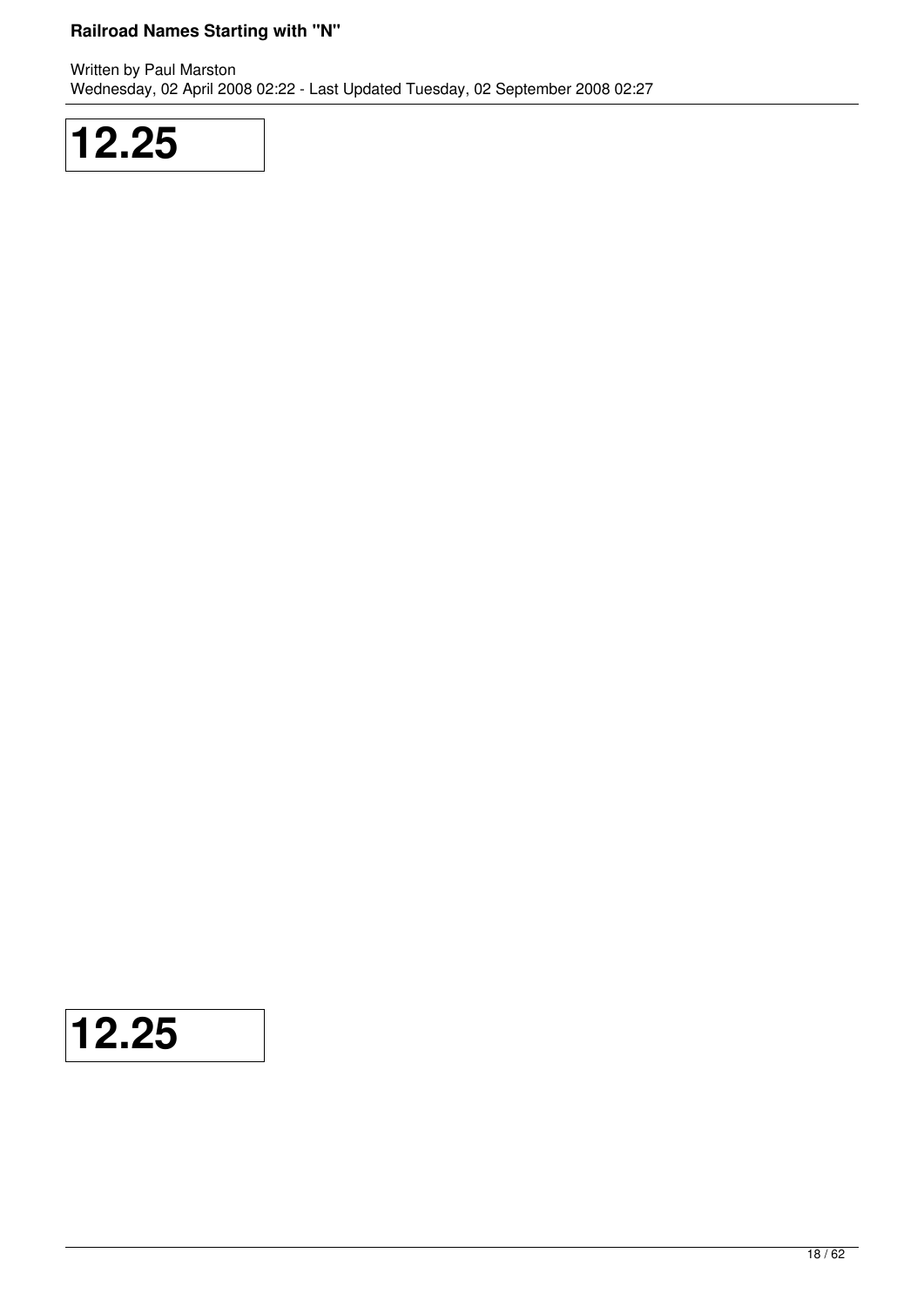Written by Paul Marston by Paul Marston by Paul Marston by Paul Marston by Paul Marston by Paul Marston by Pau

# **New Castle & Frenchtown RR (MD)**

MD

## **New Hampshire Central RWY**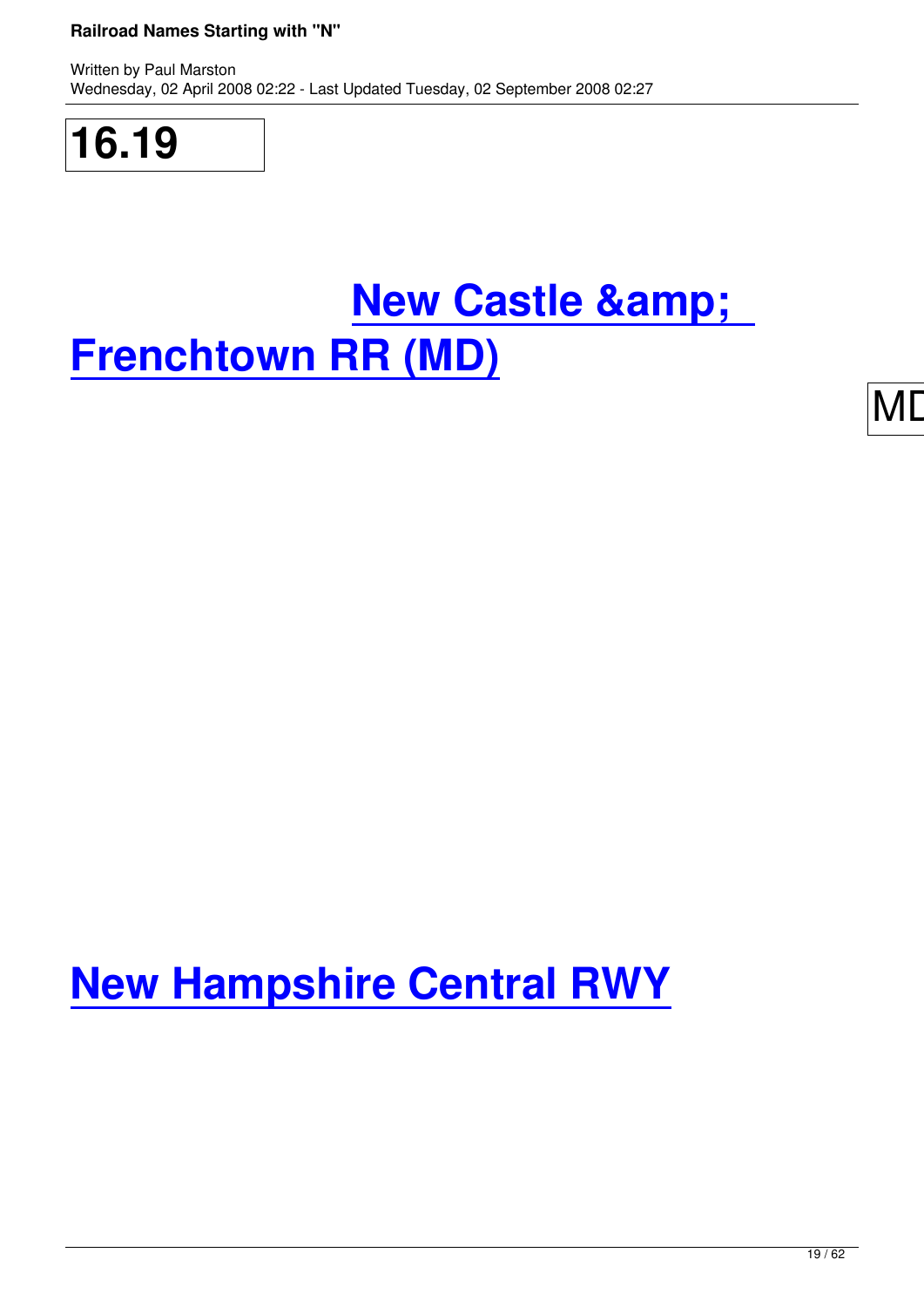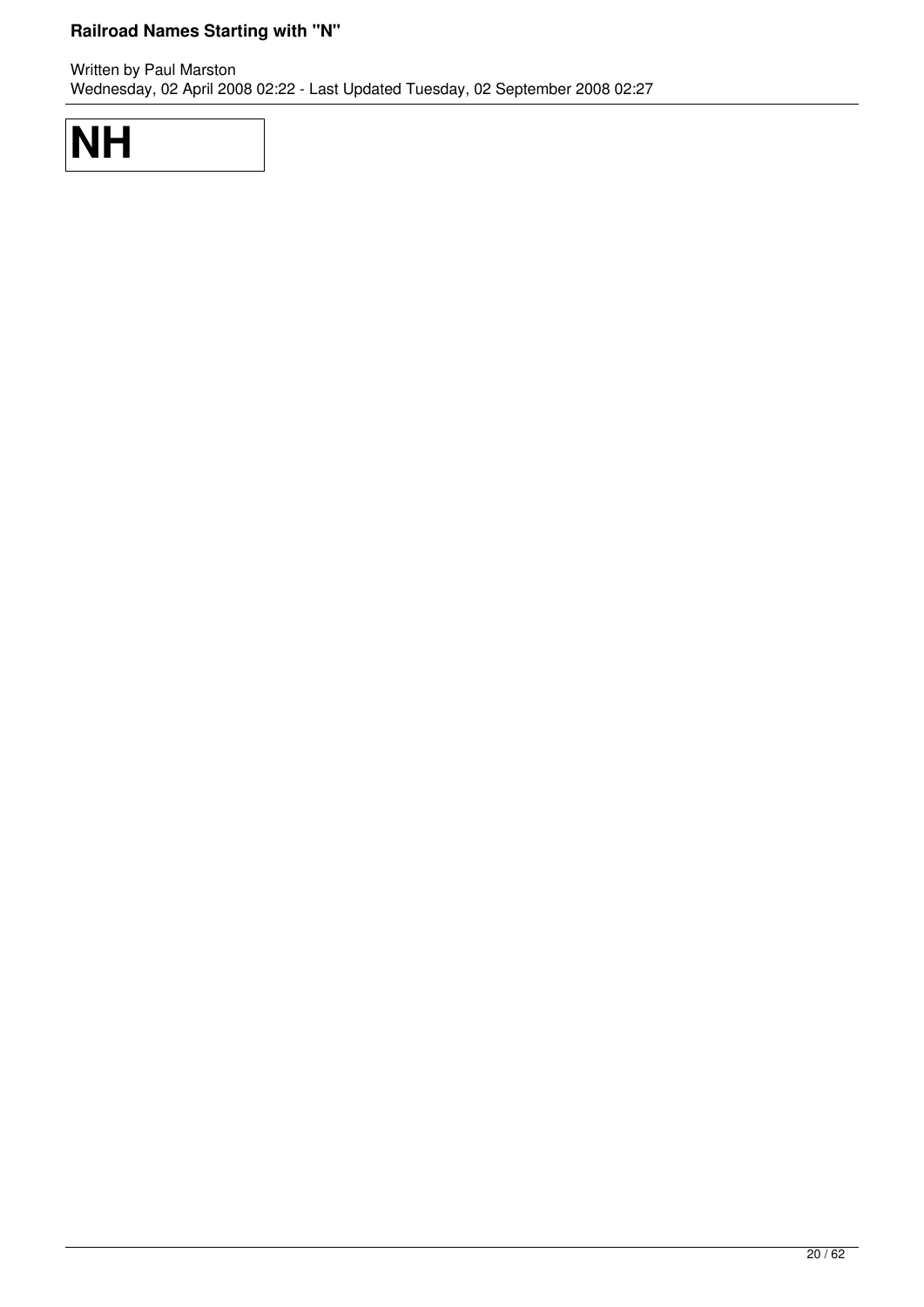



# **New Jersey RR & [Transportation C](http://oldrailhistory.com/index.php?option=com_content&task=view&id=241&Itemid=276)**

### **NJ**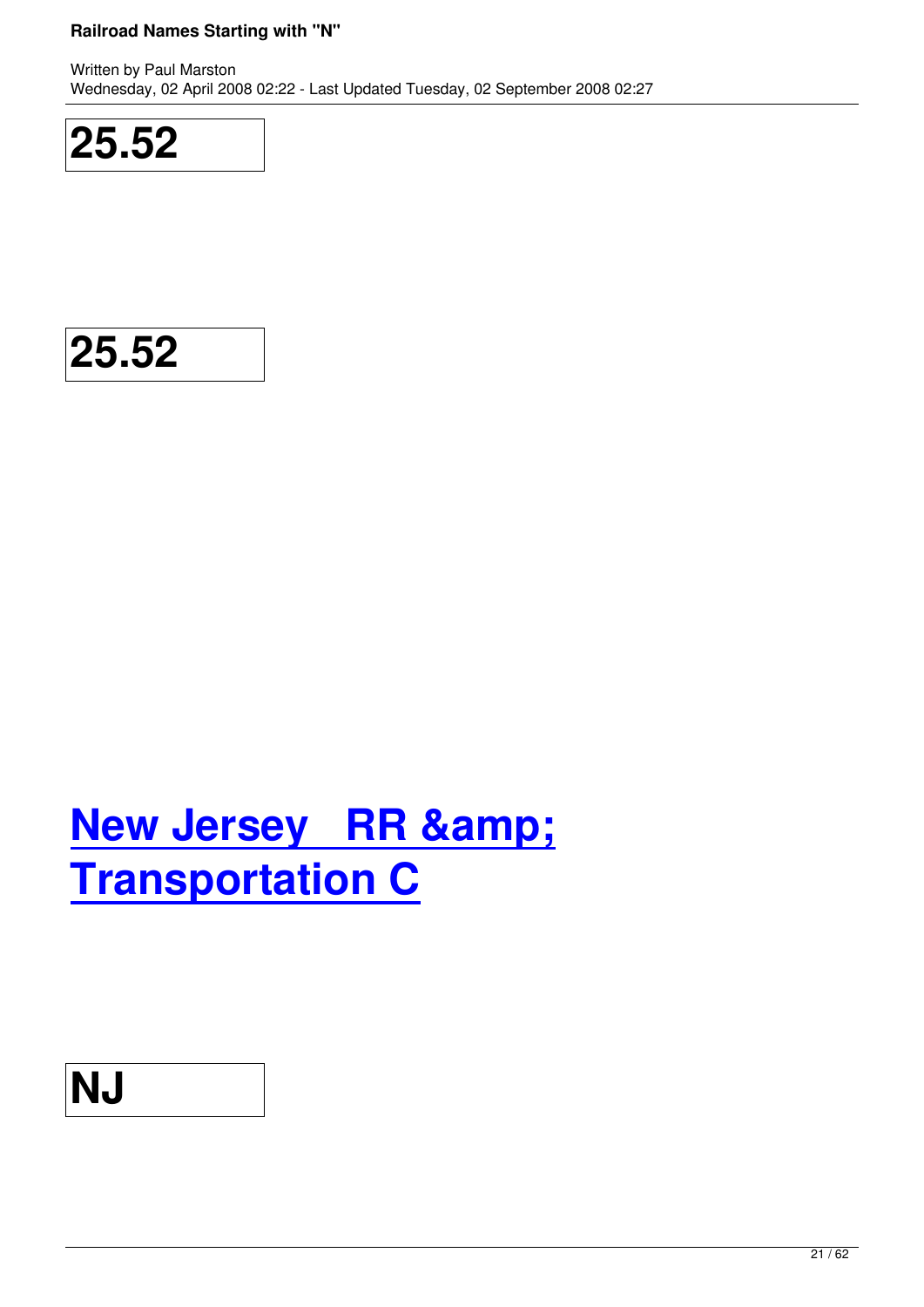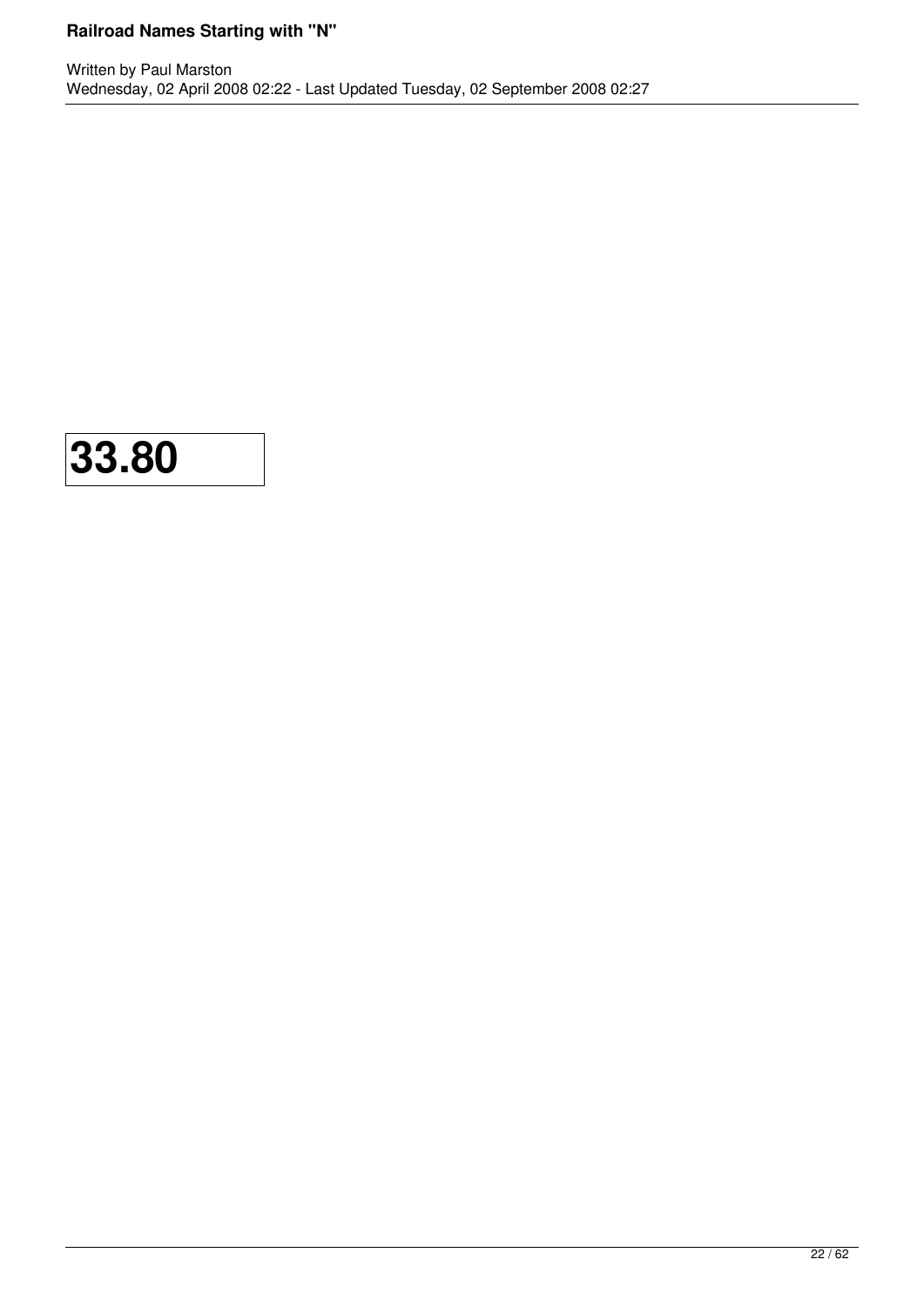**33.80**

# **New London, Willimantic & [Palmer](http://oldrailhistory.com/index.php?option=com_content&task=view&id=242&Itemid=277)**

# **Census data includes**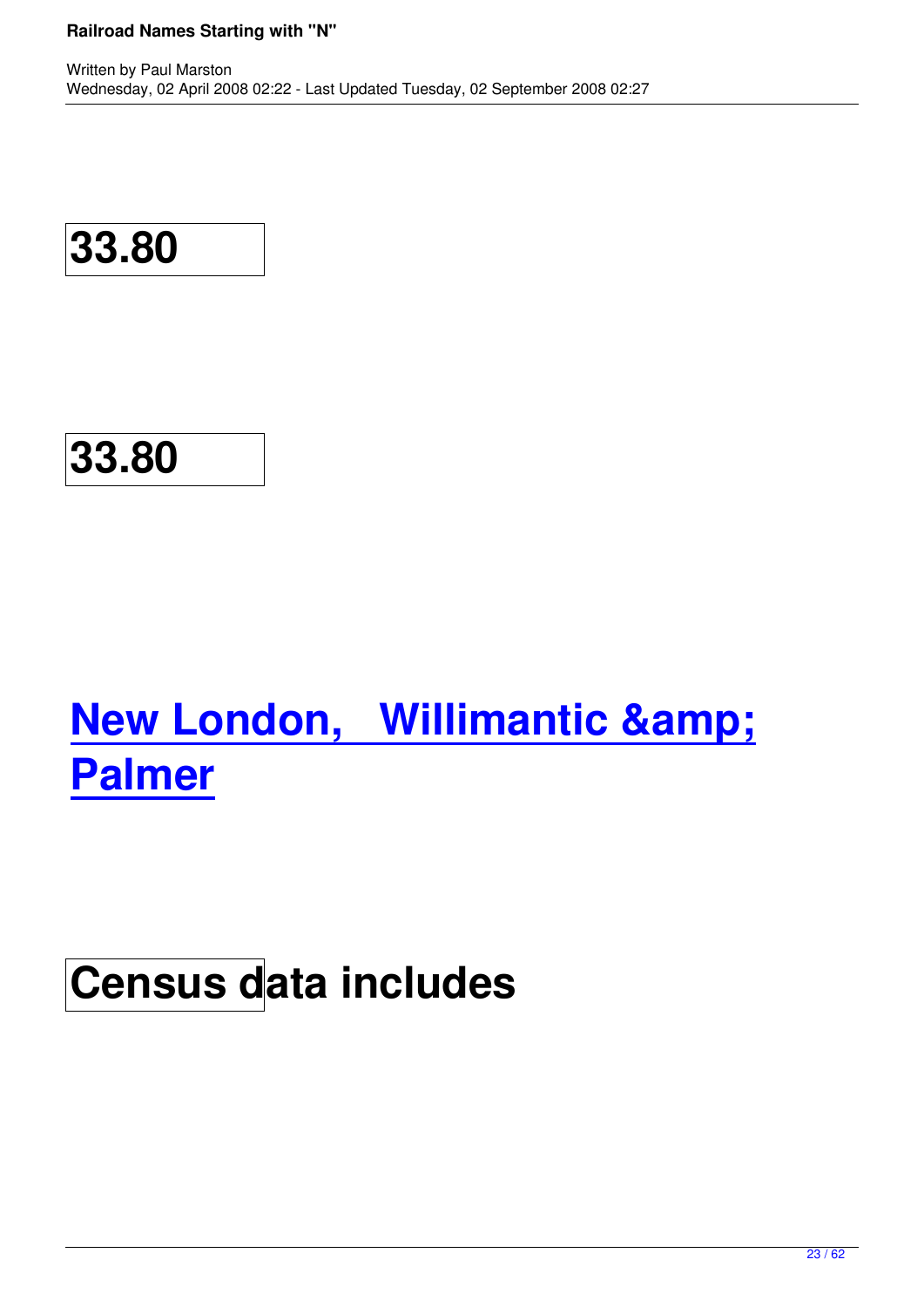Written by Paul Marston and Paul Marston and Paul Marston and Paul Marston and Paul Marston and Paul Marston and Wednesday, 02 April 2008 02:22 - Last Updated Tuesday, 02 September 2008 02:27

# **New London, Willimantic & [Palmer](http://oldrailhistory.com/index.php?option=com_content&task=view&id=243&Itemid=278)**

## **CT**

## **MA**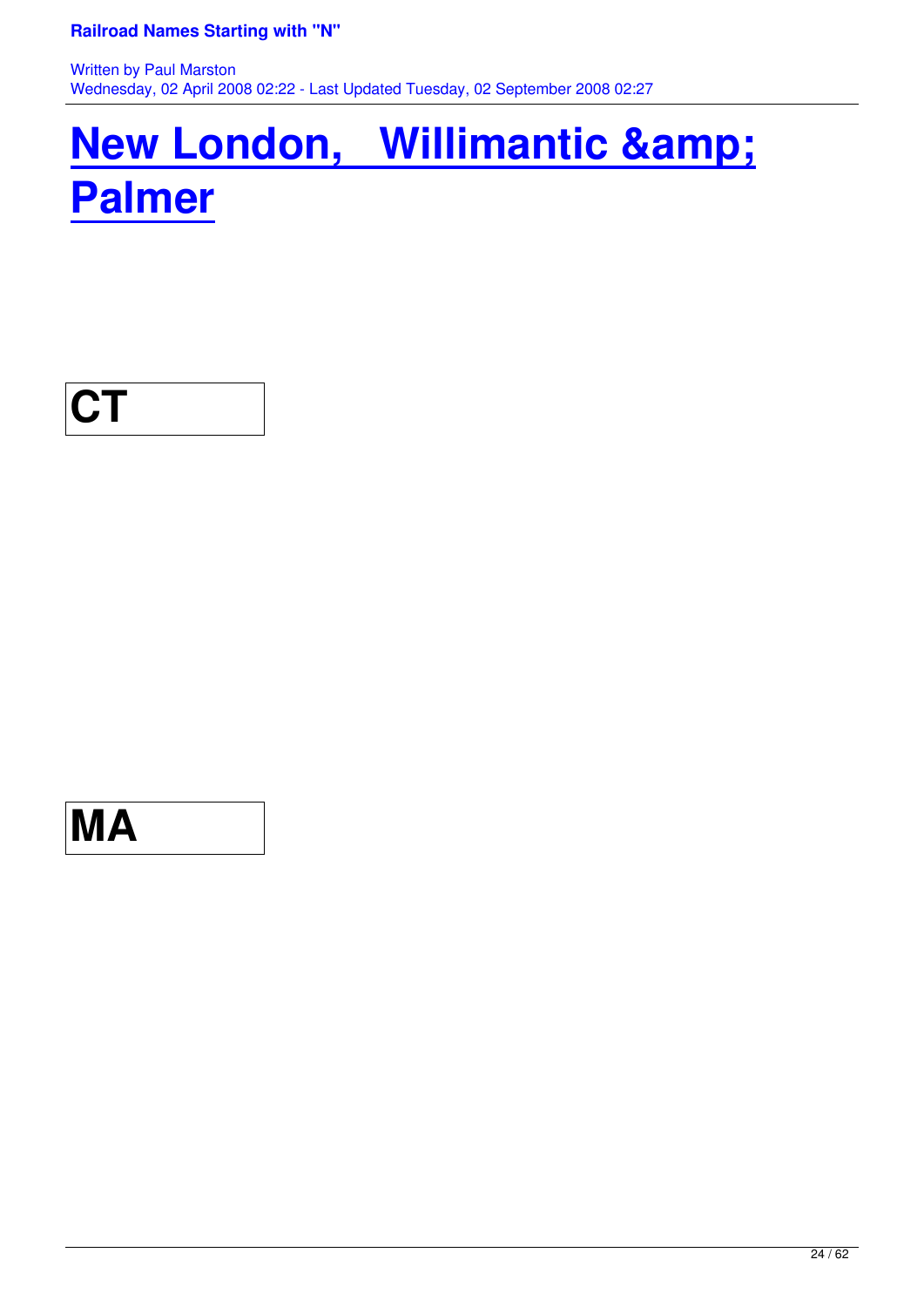### **56.00**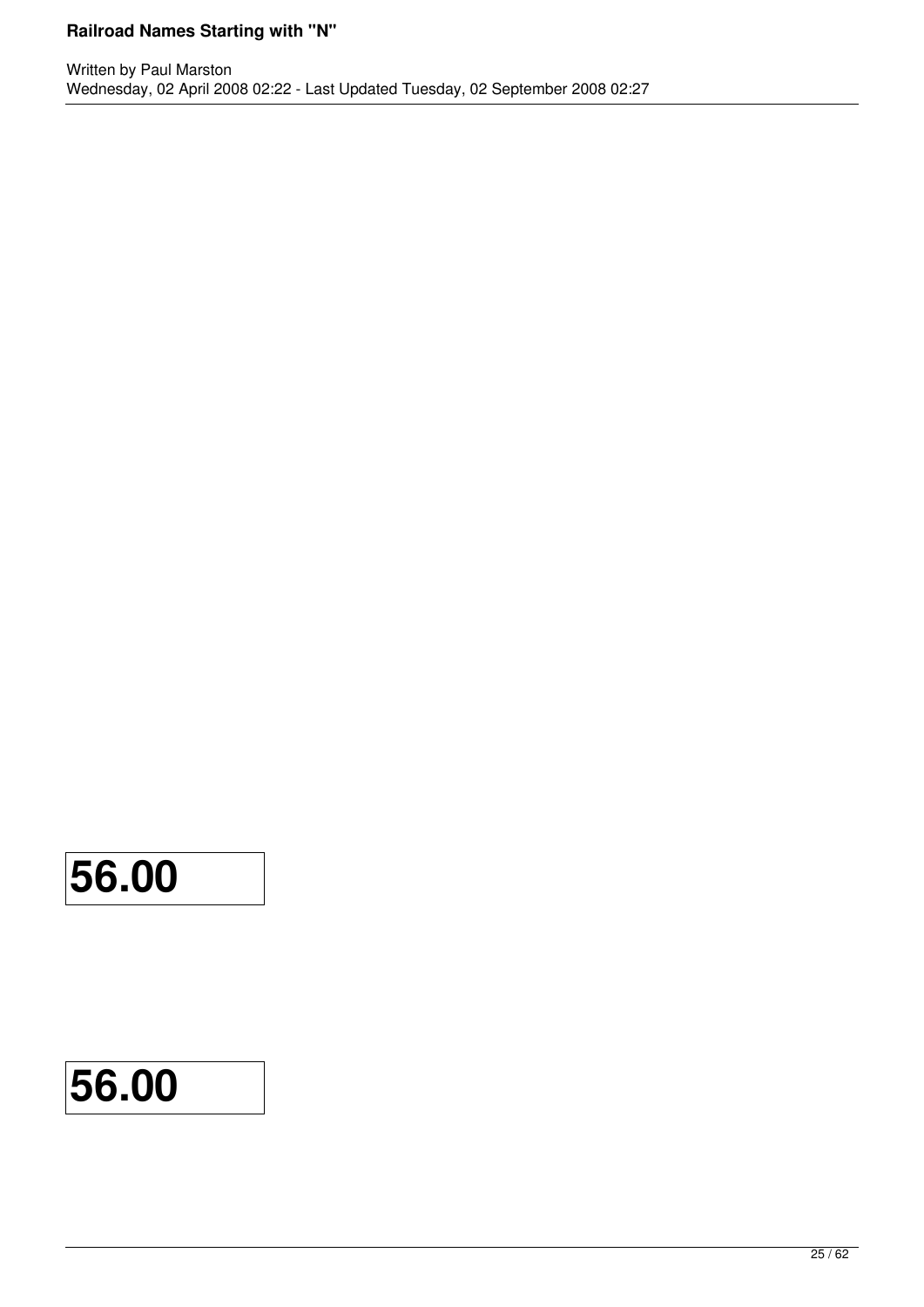# **New London, Willimantic & [Palmer](http://oldrailhistory.com/index.php?option=com_content&task=view&id=243&Itemid=278)**

### **MA**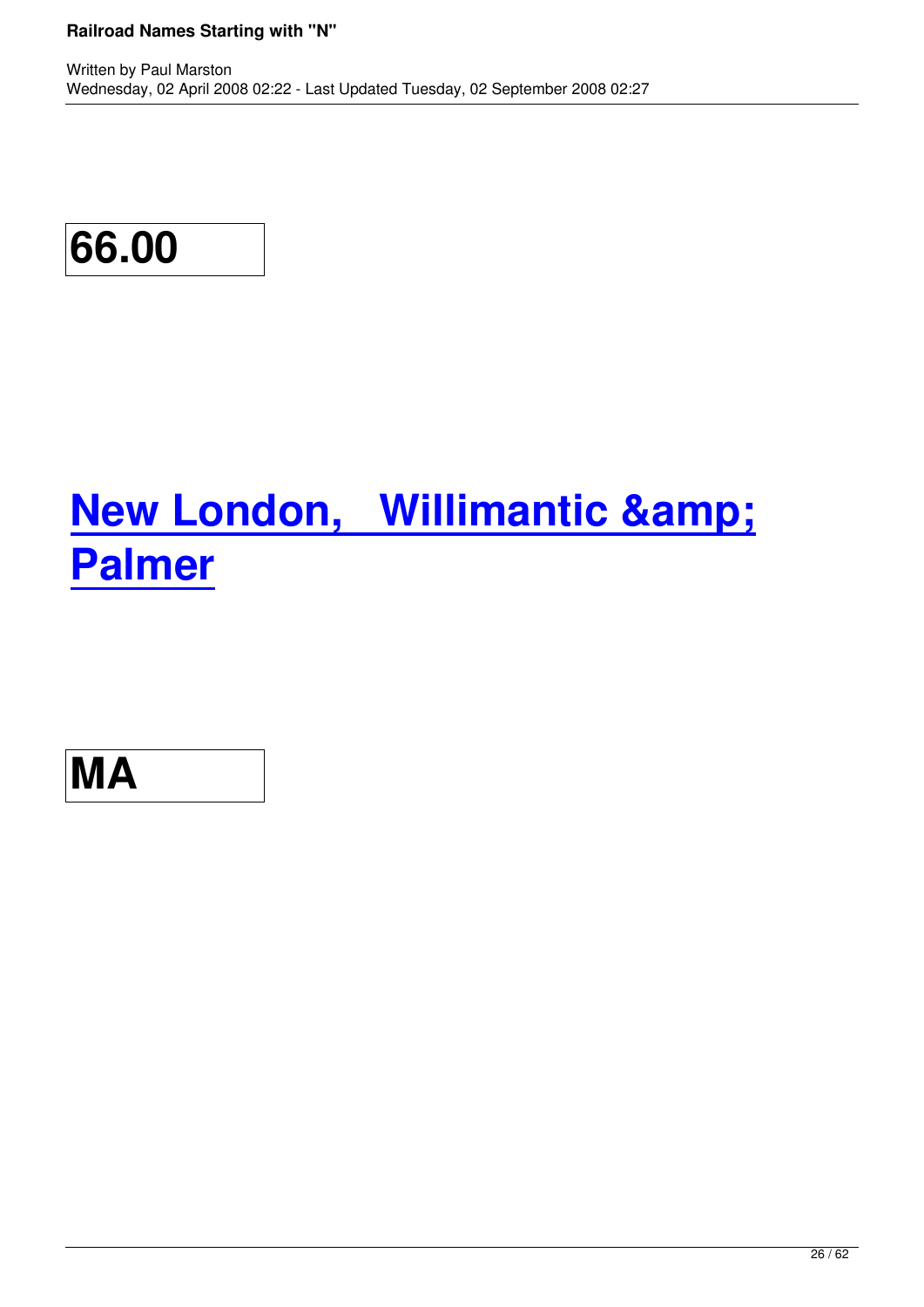### **10.00**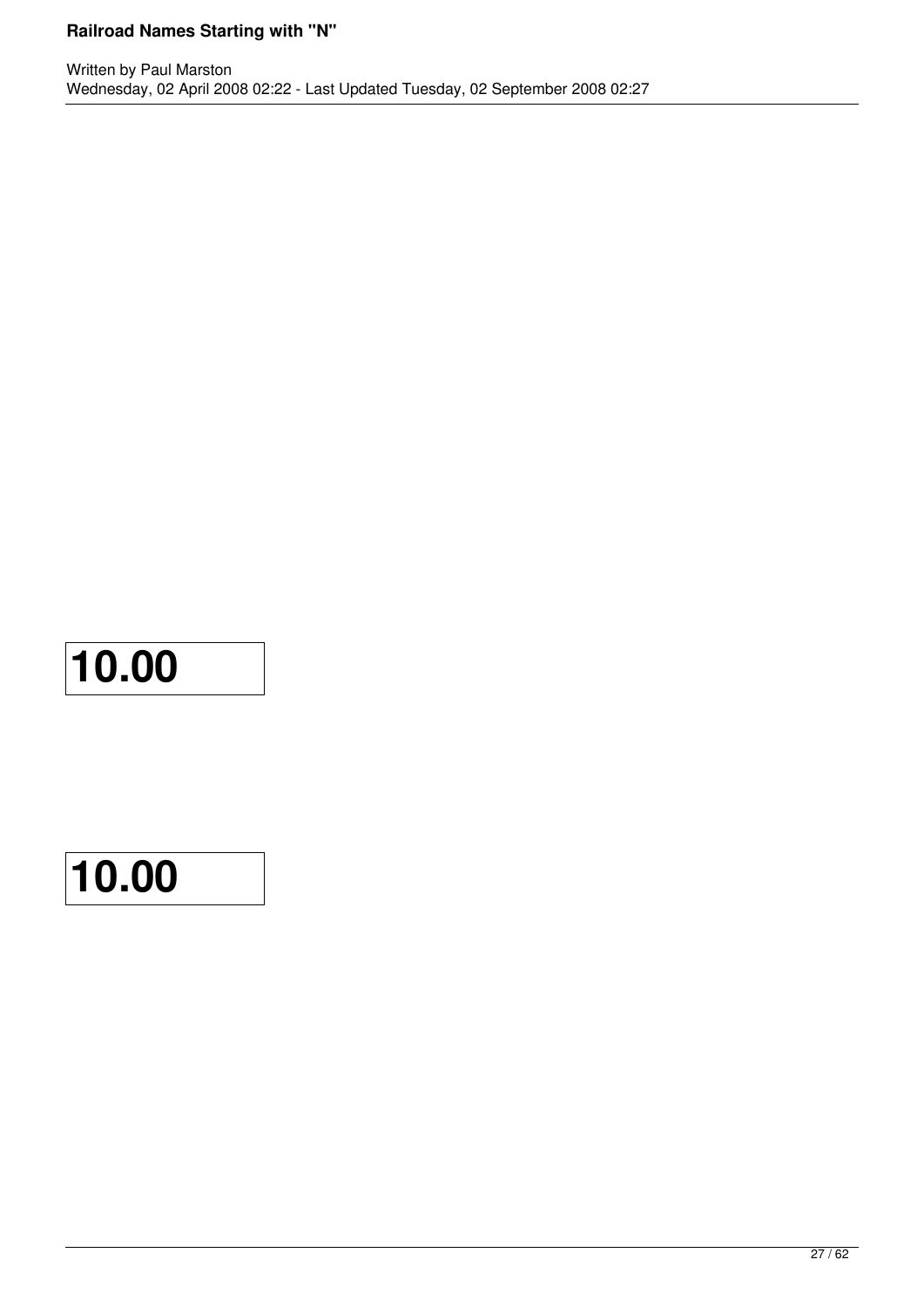## **New Orleans & amp; Carrollton RR**



Written by Paul Marston by Paul Marston by Paul Marston by Paul Marston by Paul Marston by Paul Marston by Pau

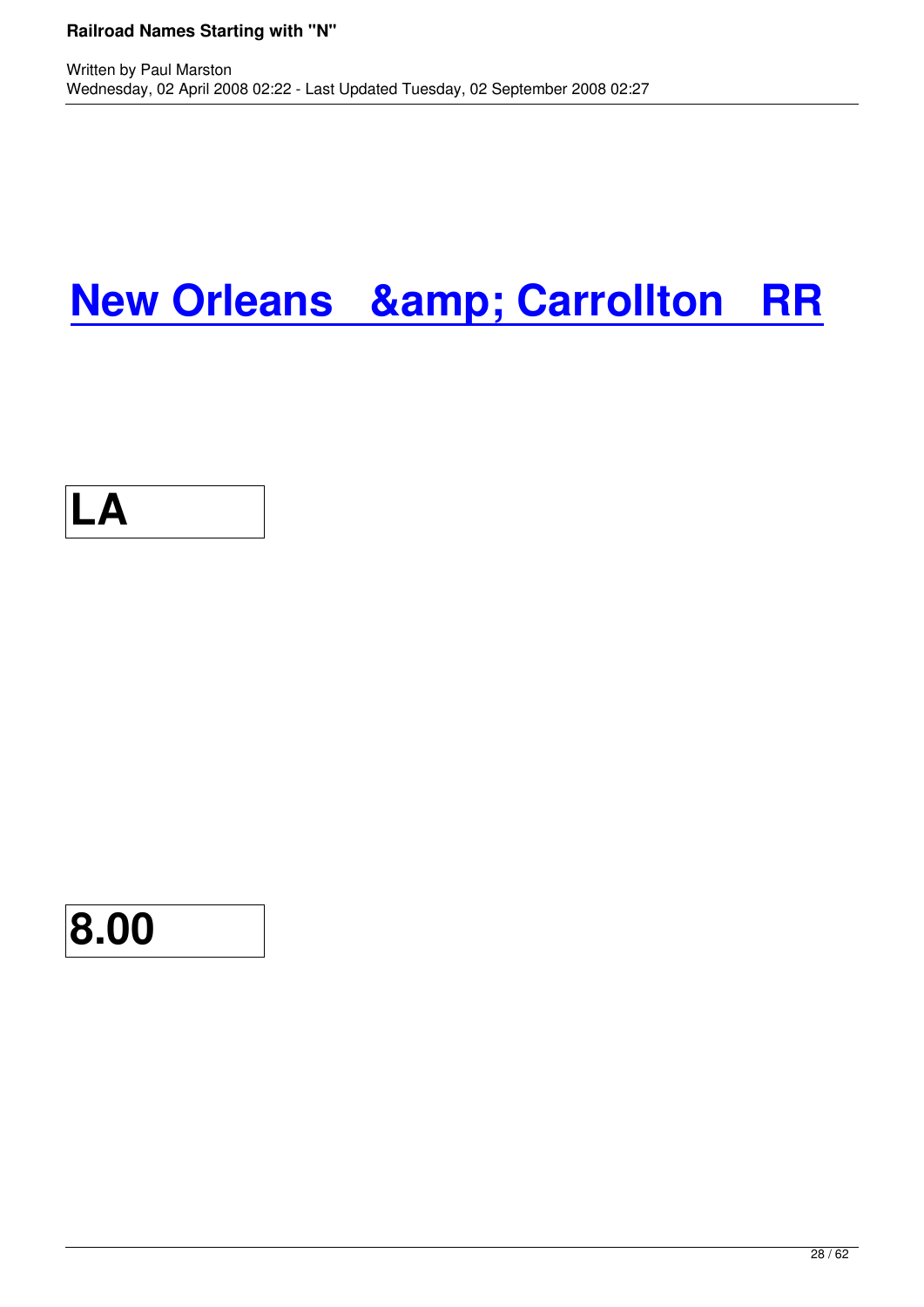## **8.00**

## **New York & amp; Erie RR**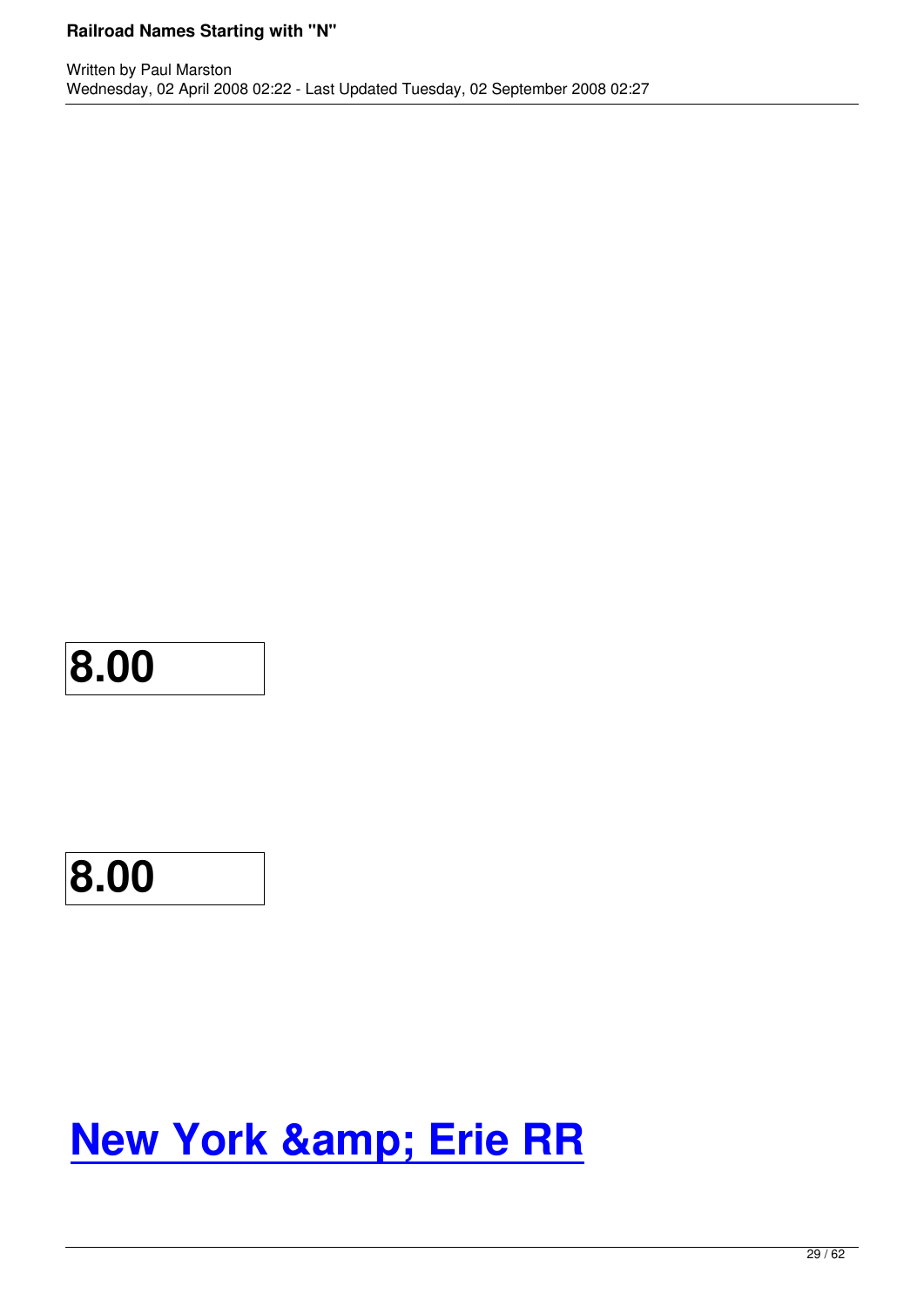# **Census data includes**

# **Erie RR (PA)**

### **NY**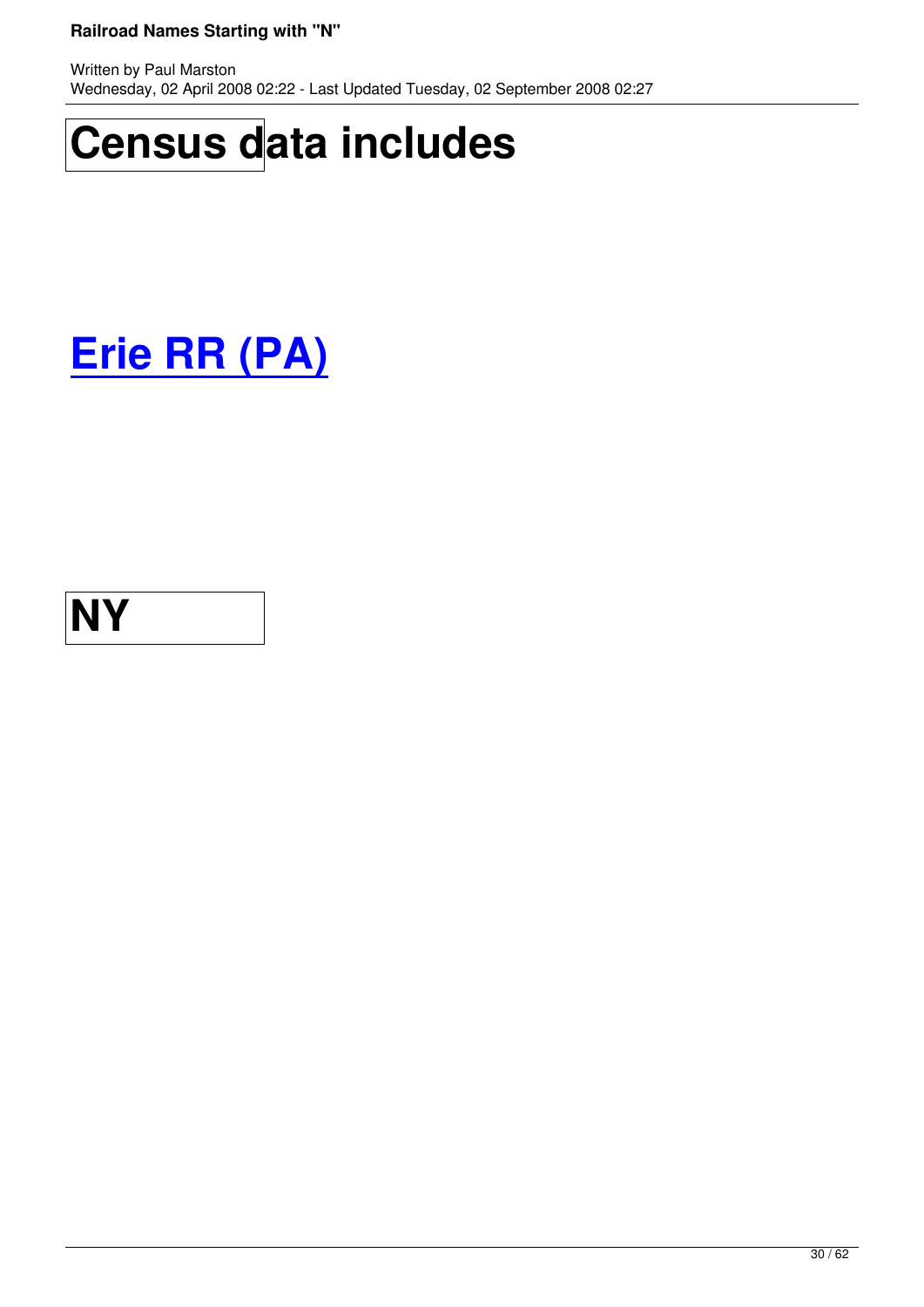$$
52.95
$$

## **294.74**

### **337.00**

## **New York & Harlem RR**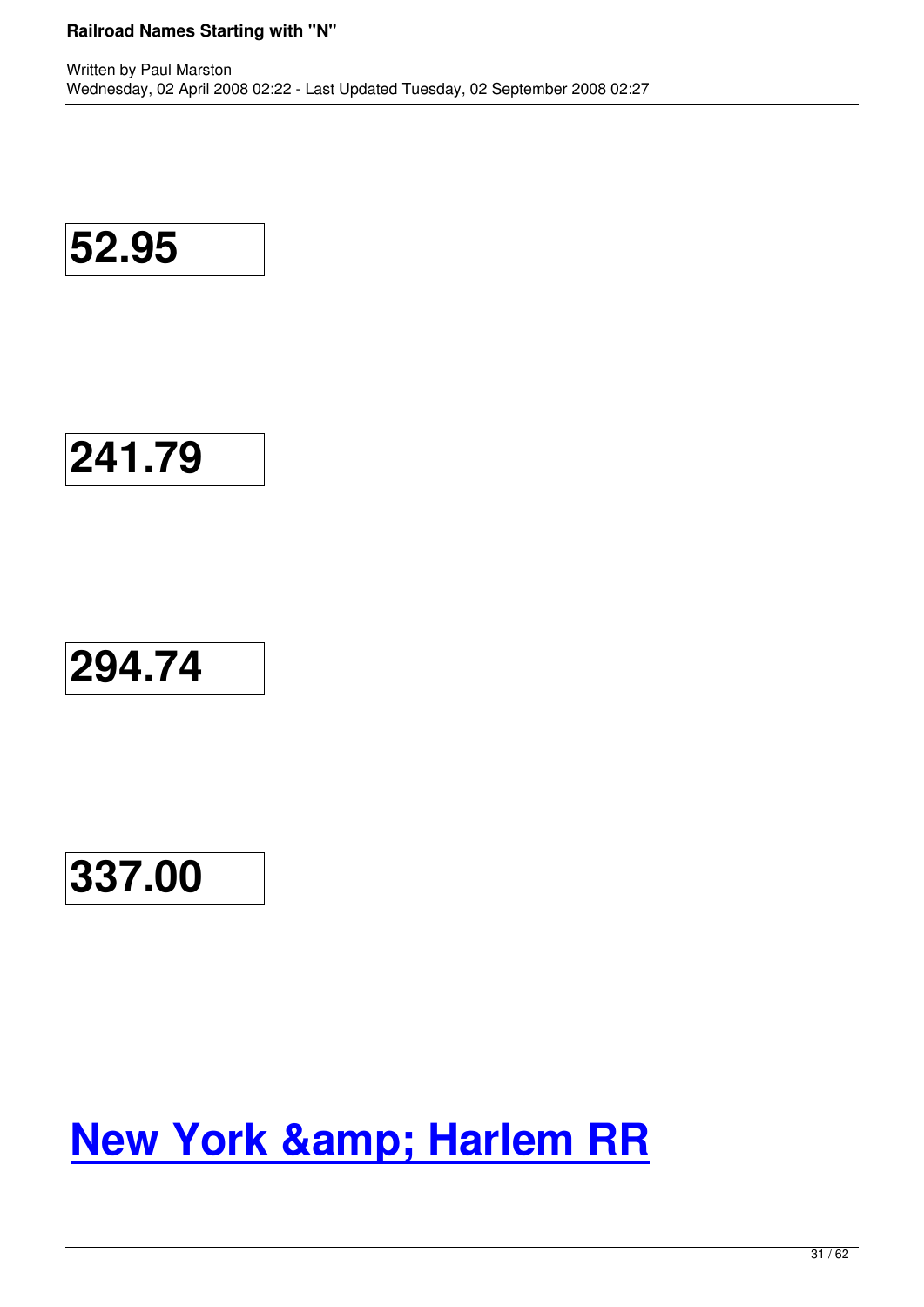

$$
\fbox{3.32}
$$

**18.26**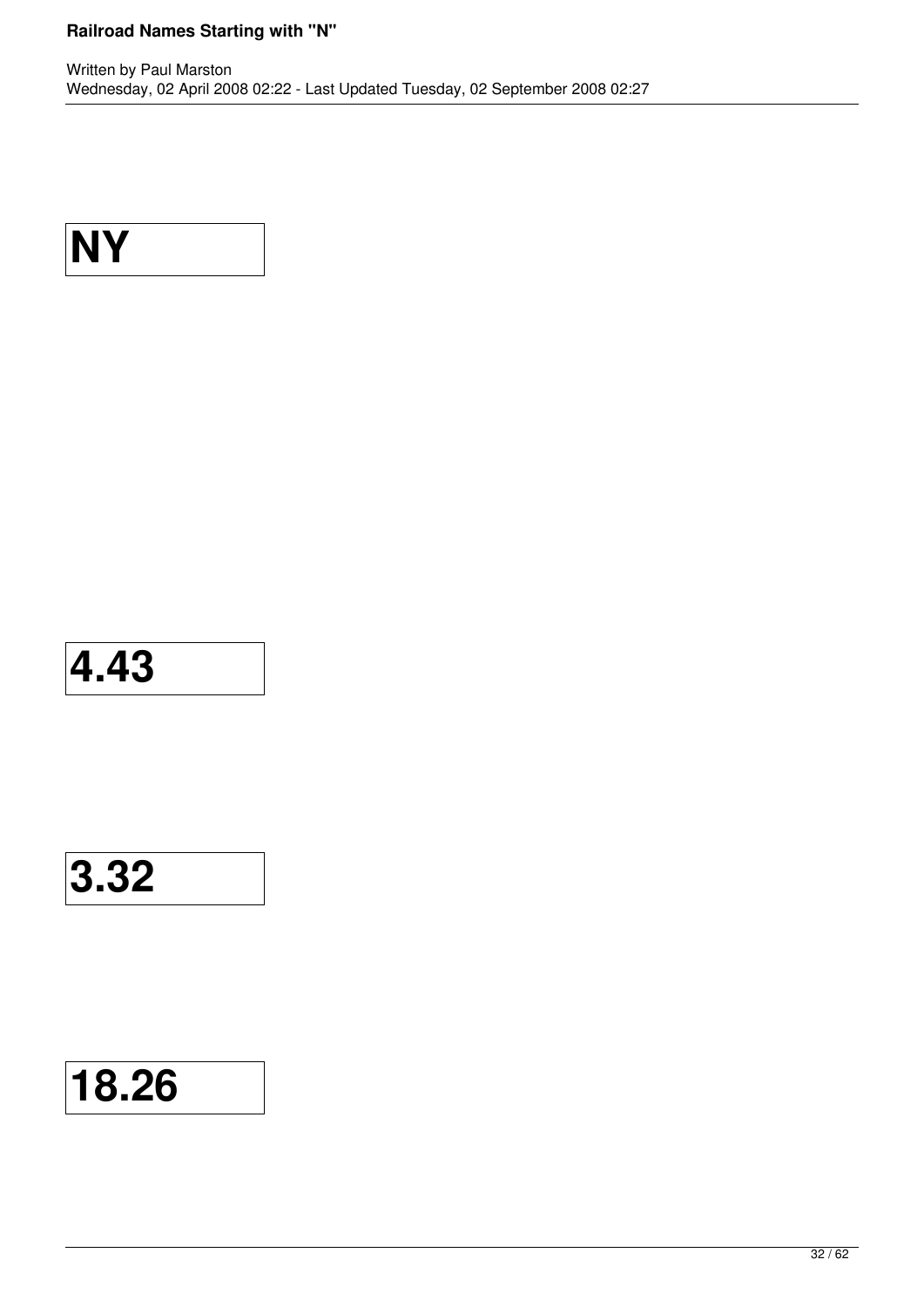$$
\fbox{54.16}
$$

## **80.17**

# **New York & New Haven RR [\(CT\)](http://oldrailhistory.com/index.php?option=com_content&task=view&id=247&Itemid=282)**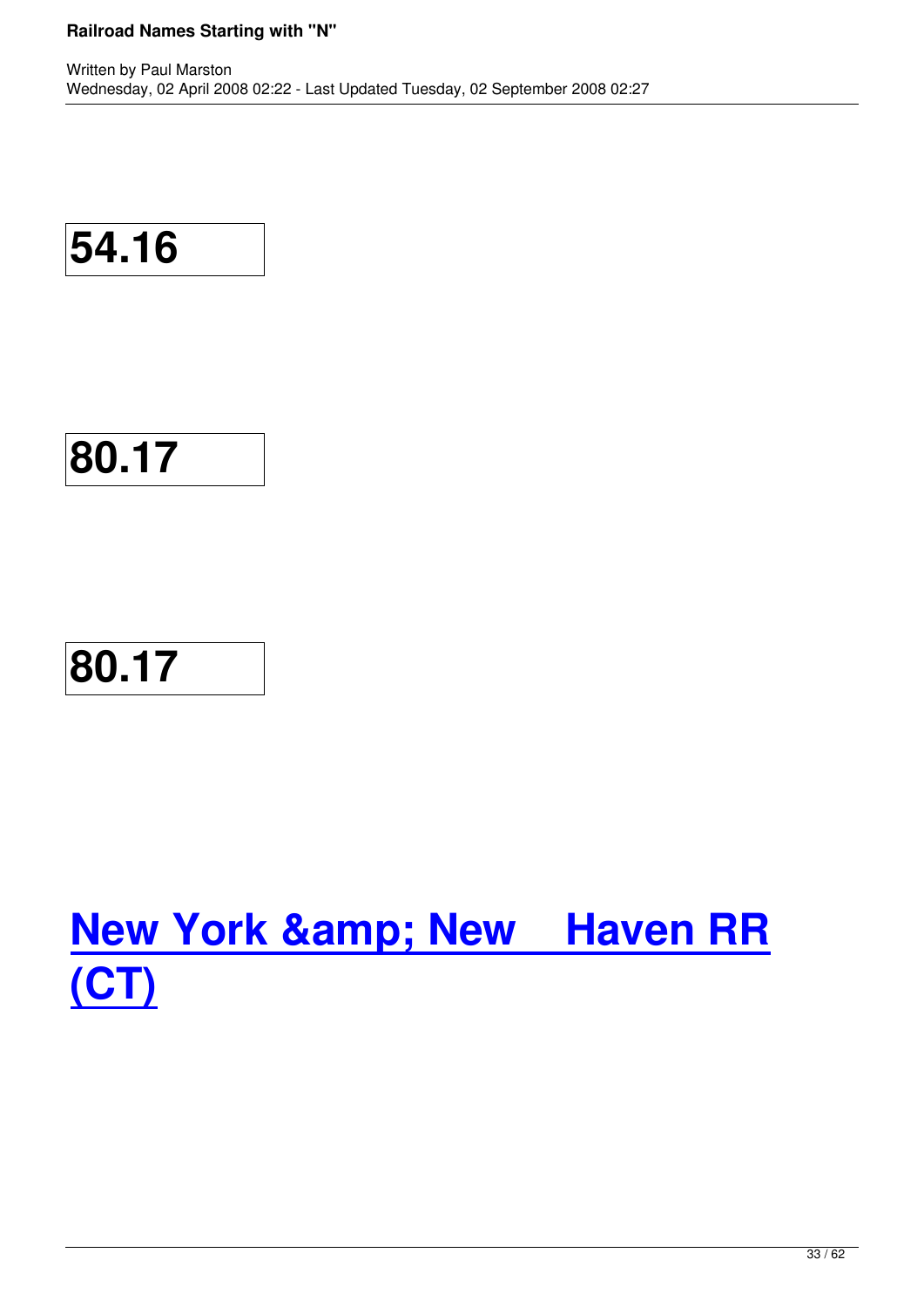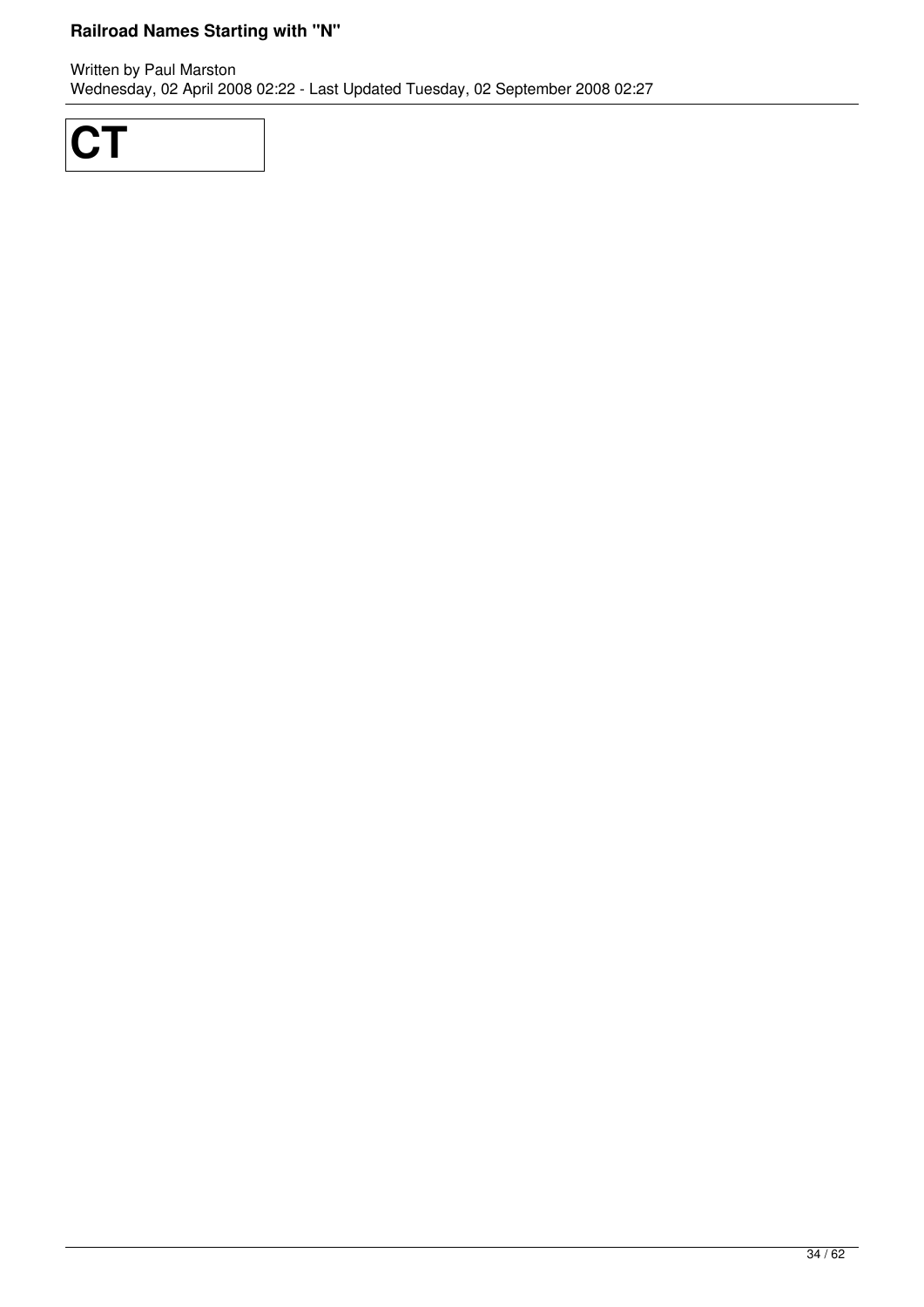# **48.11**

# **48.11**

# **New York & New Haven RR [\(NY\)](http://oldrailhistory.com/index.php?option=com_content&task=view&id=248&Itemid=283)**

## **NY**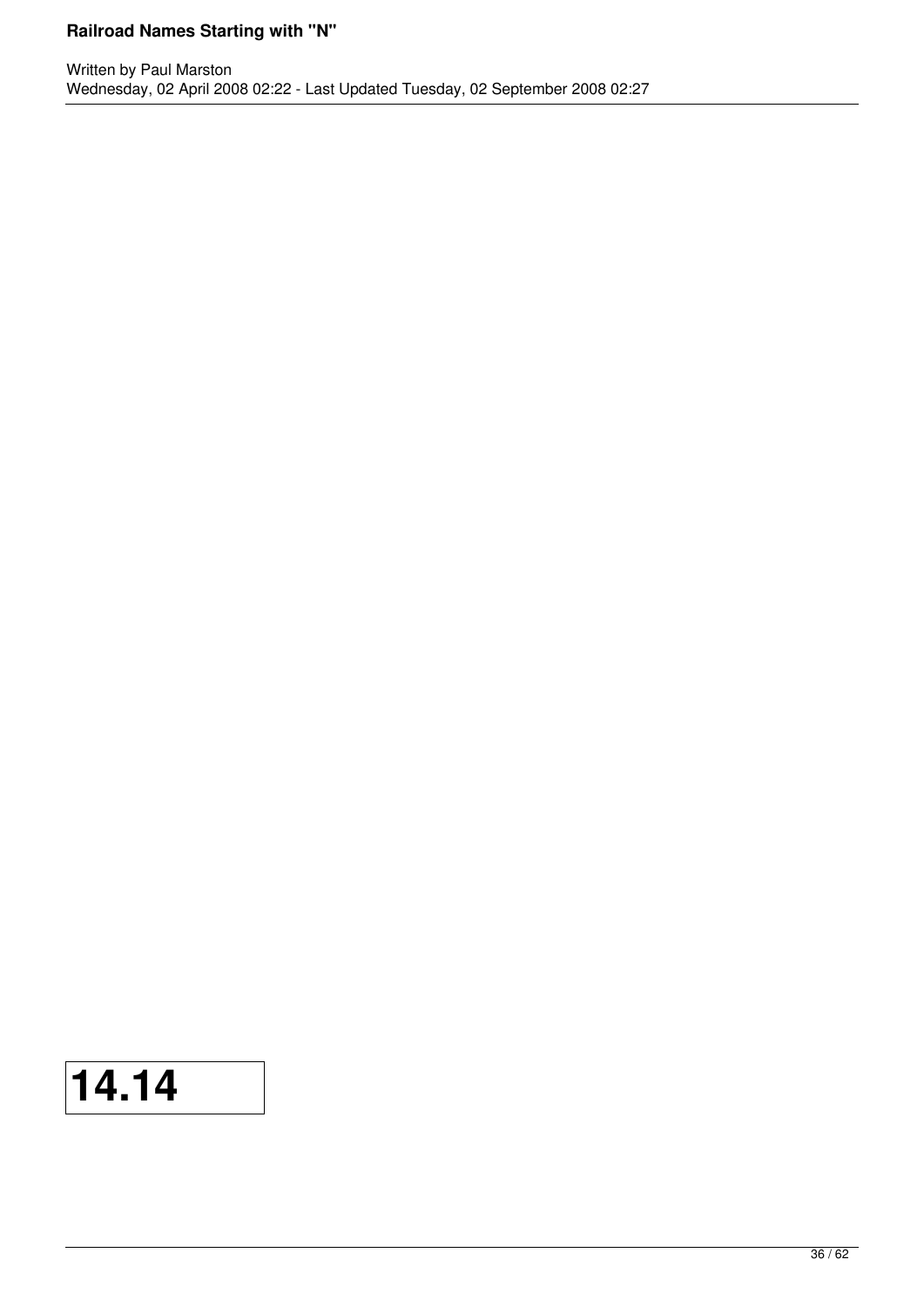$$
\overline{\mathbf{14.14}}
$$

## **New York Central RR**

$$
\boxed{\textbf{NY}}
$$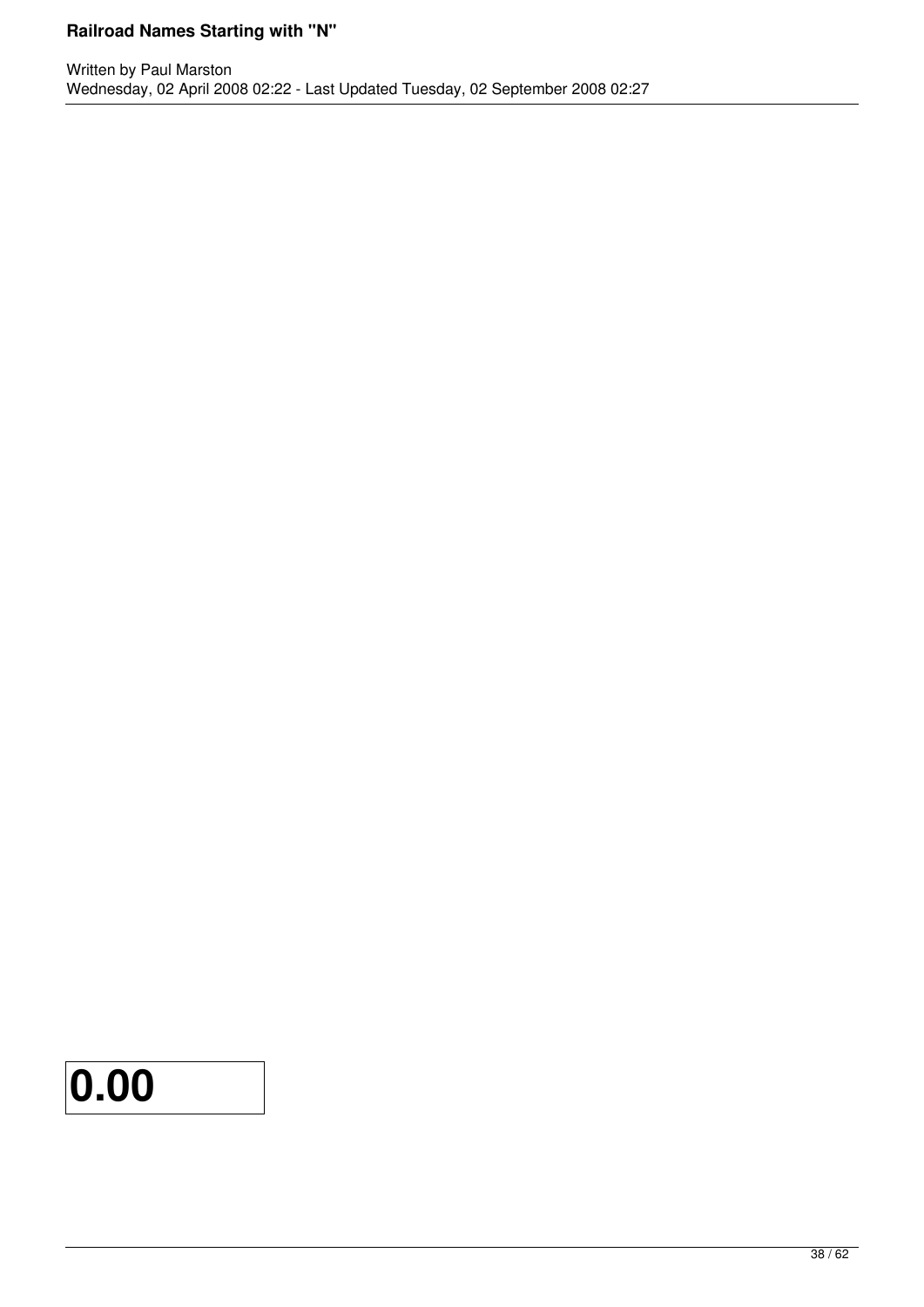**447.00**

## **New York, Providence & Boston  [RR](http://oldrailhistory.com/index.php?option=com_content&task=view&id=249&Itemid=284)**

## **Census data includes**

**Stonington & Providence Rwy**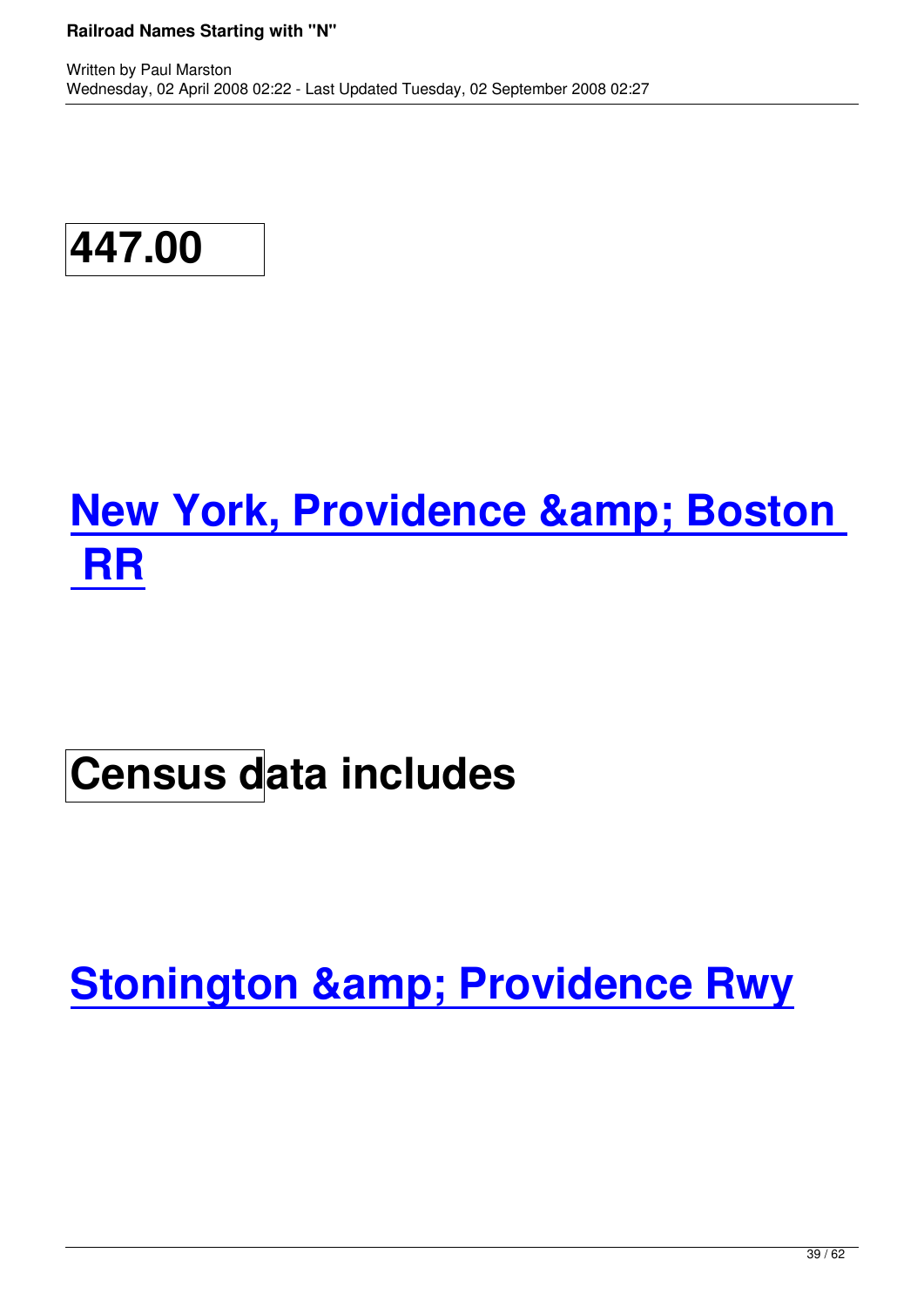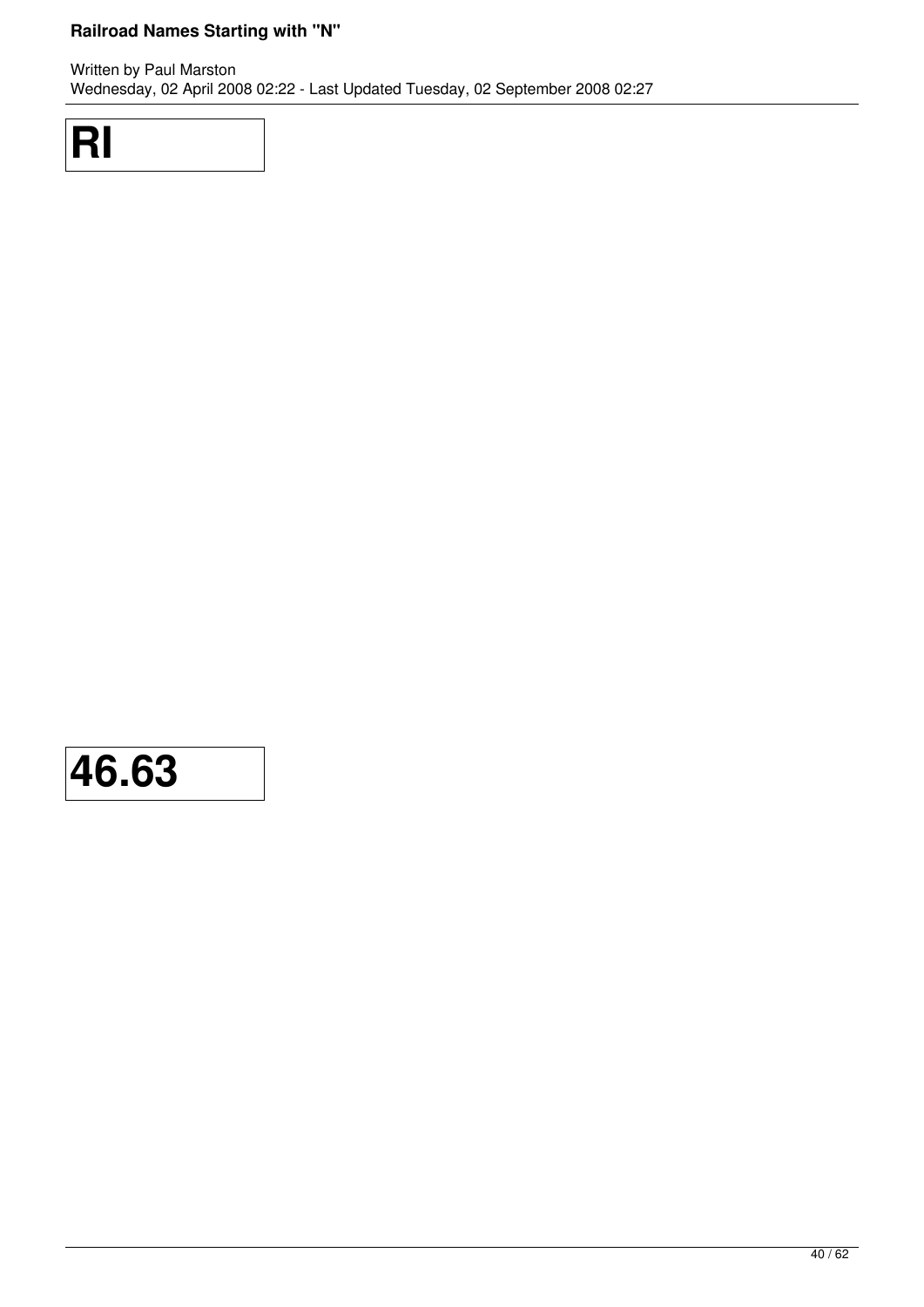## **50.00**

# **Newburyport RR**

## **MA**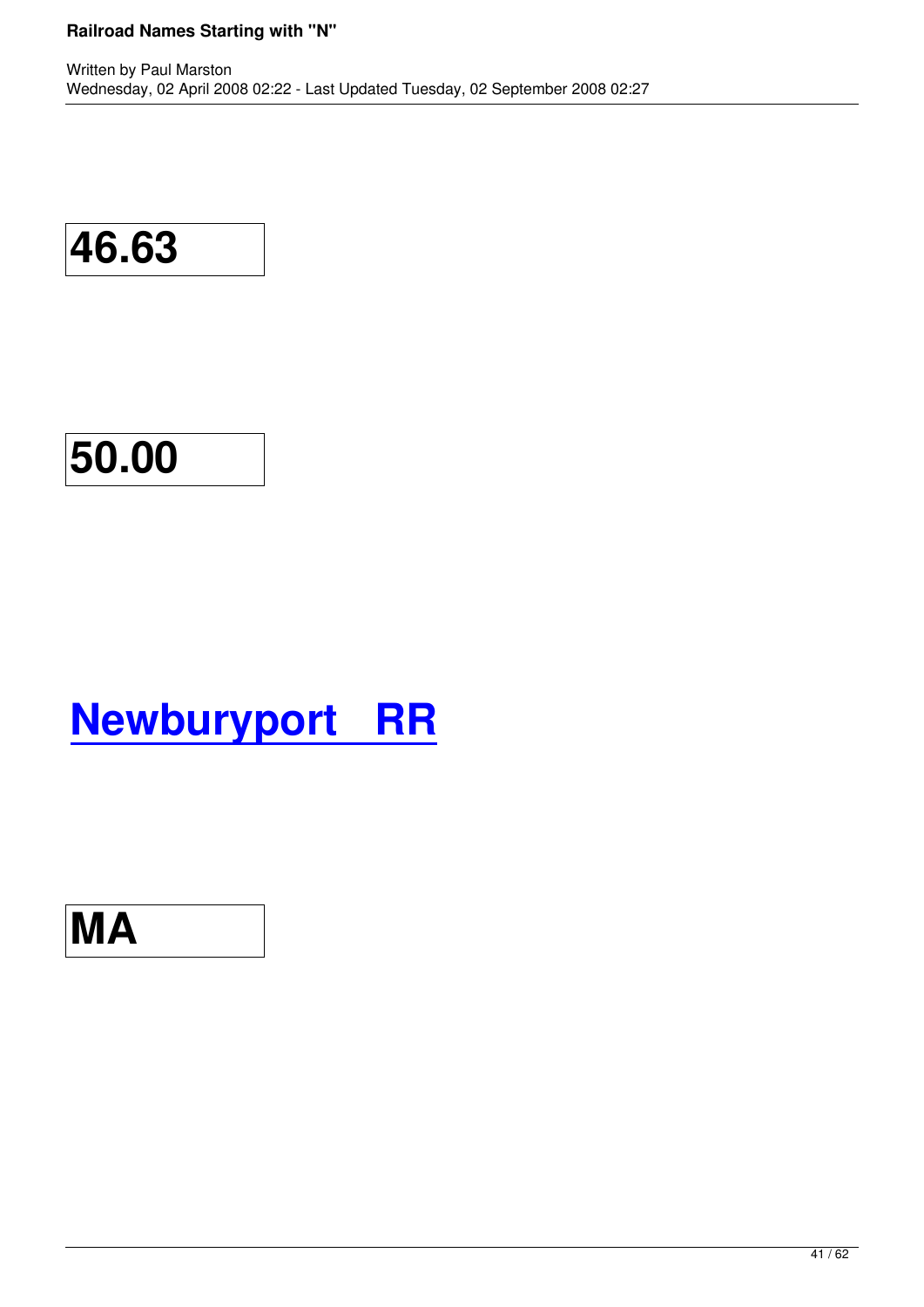### **8.55**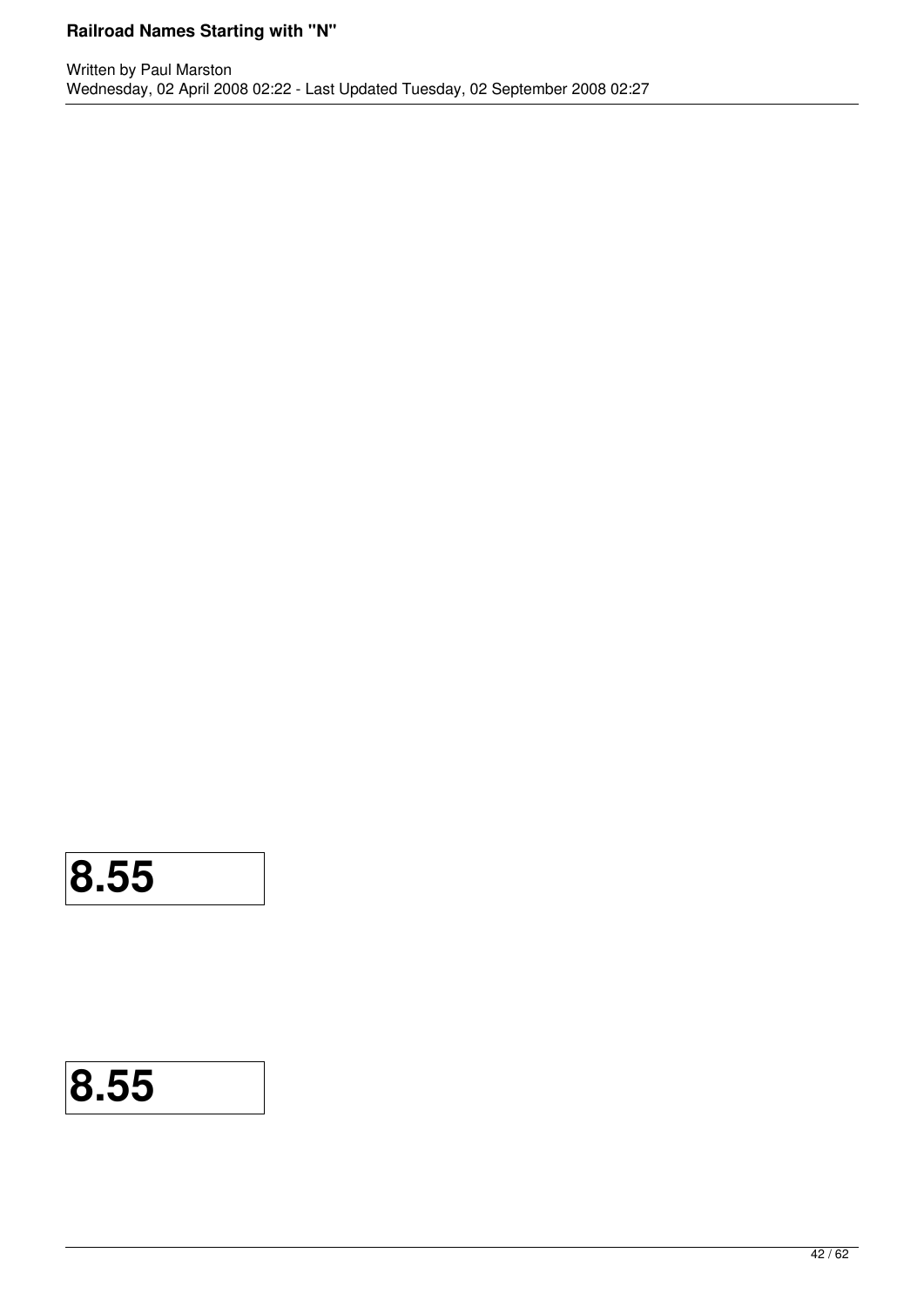# **Norfolk County RR**

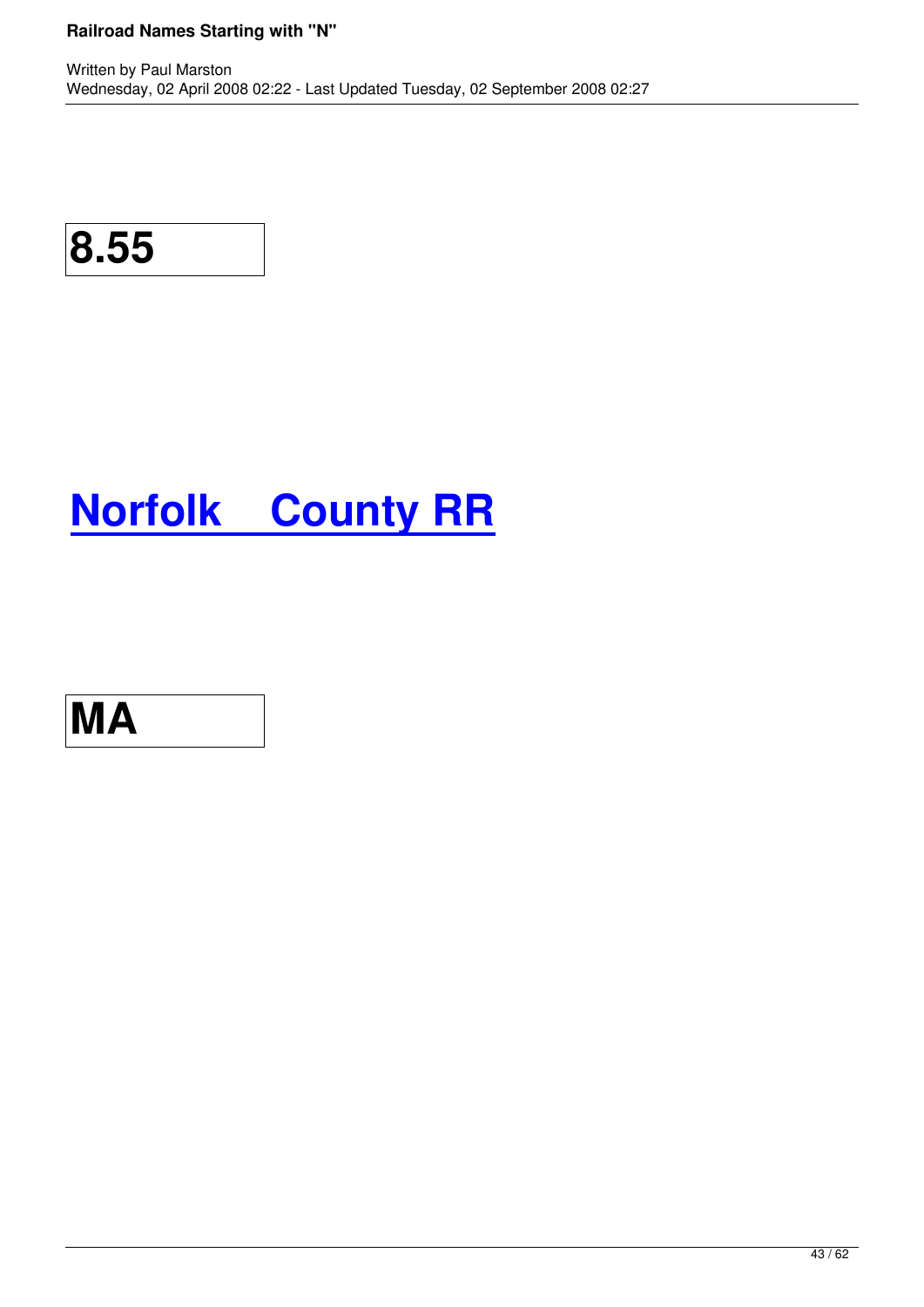### **25.96**

### **25.96**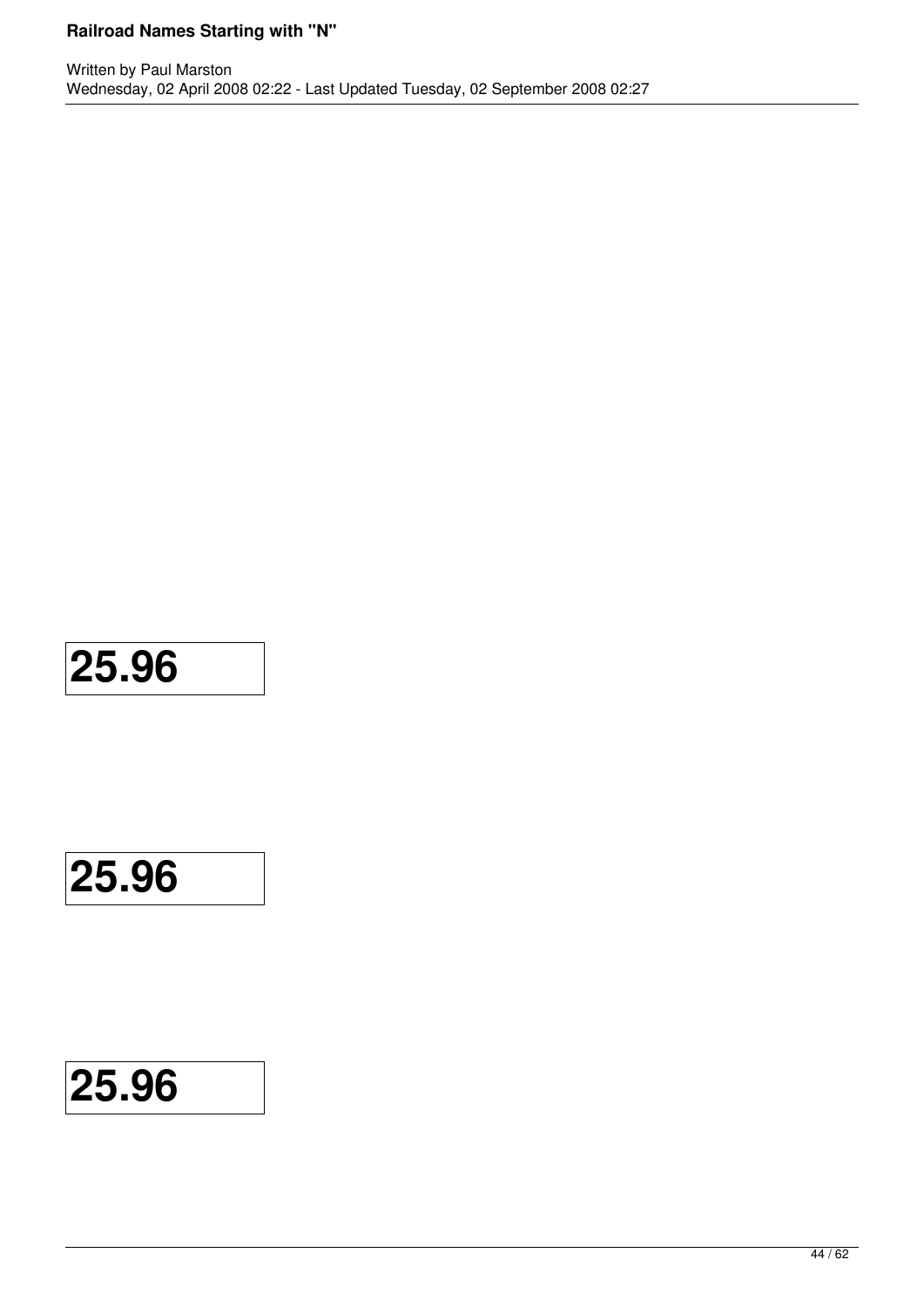# **Northern Central RR**

Written by Paul Marston by Paul Marston by Paul Marston by Paul Marston by Paul Marston by Paul Marston by Pau

## See Baltimore & **Susqueh[anna RR](http://oldrailhistory.com/index.php?option=com_content&task=view&id=59&Itemid=89)**

### **MD**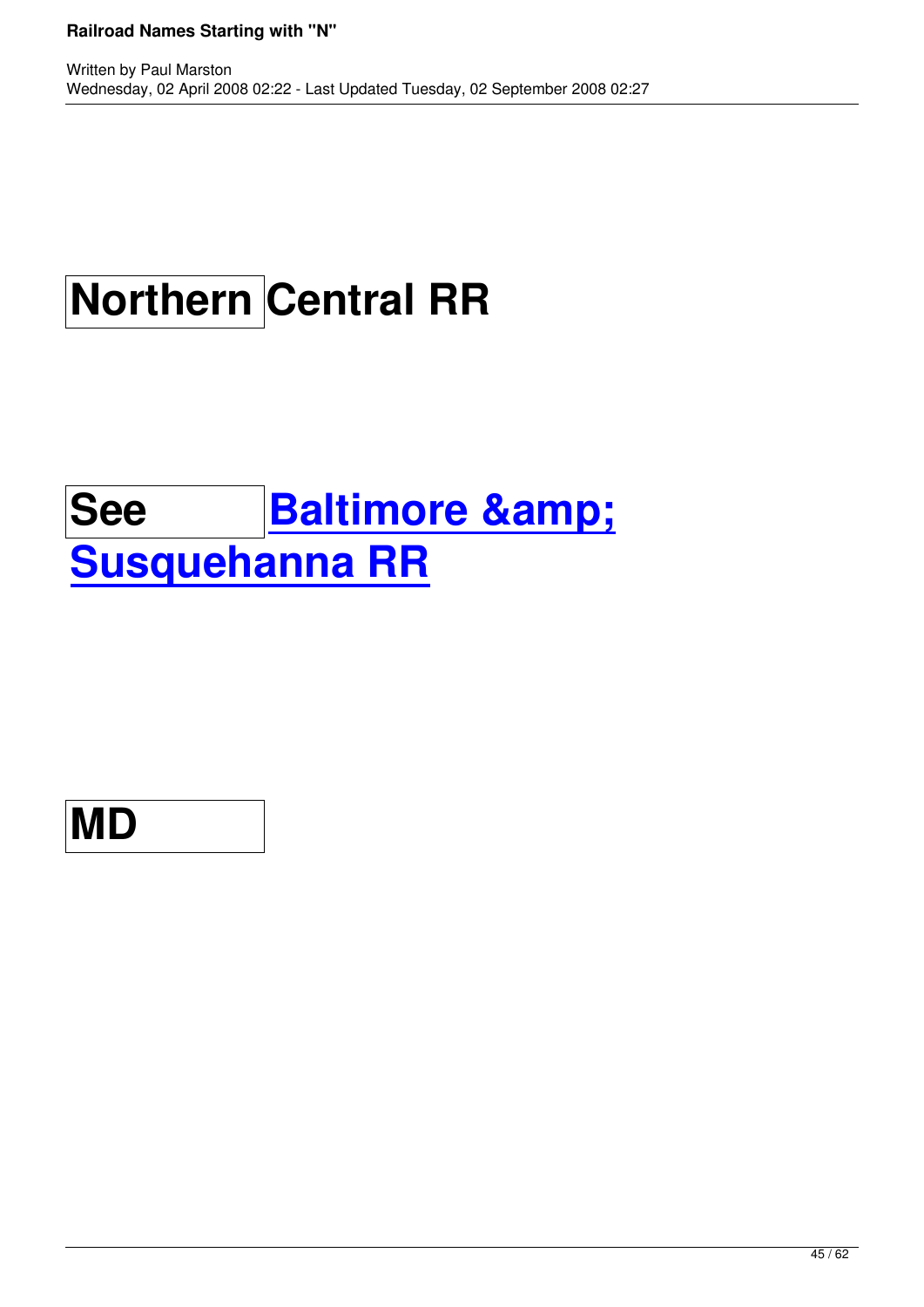### **0.00**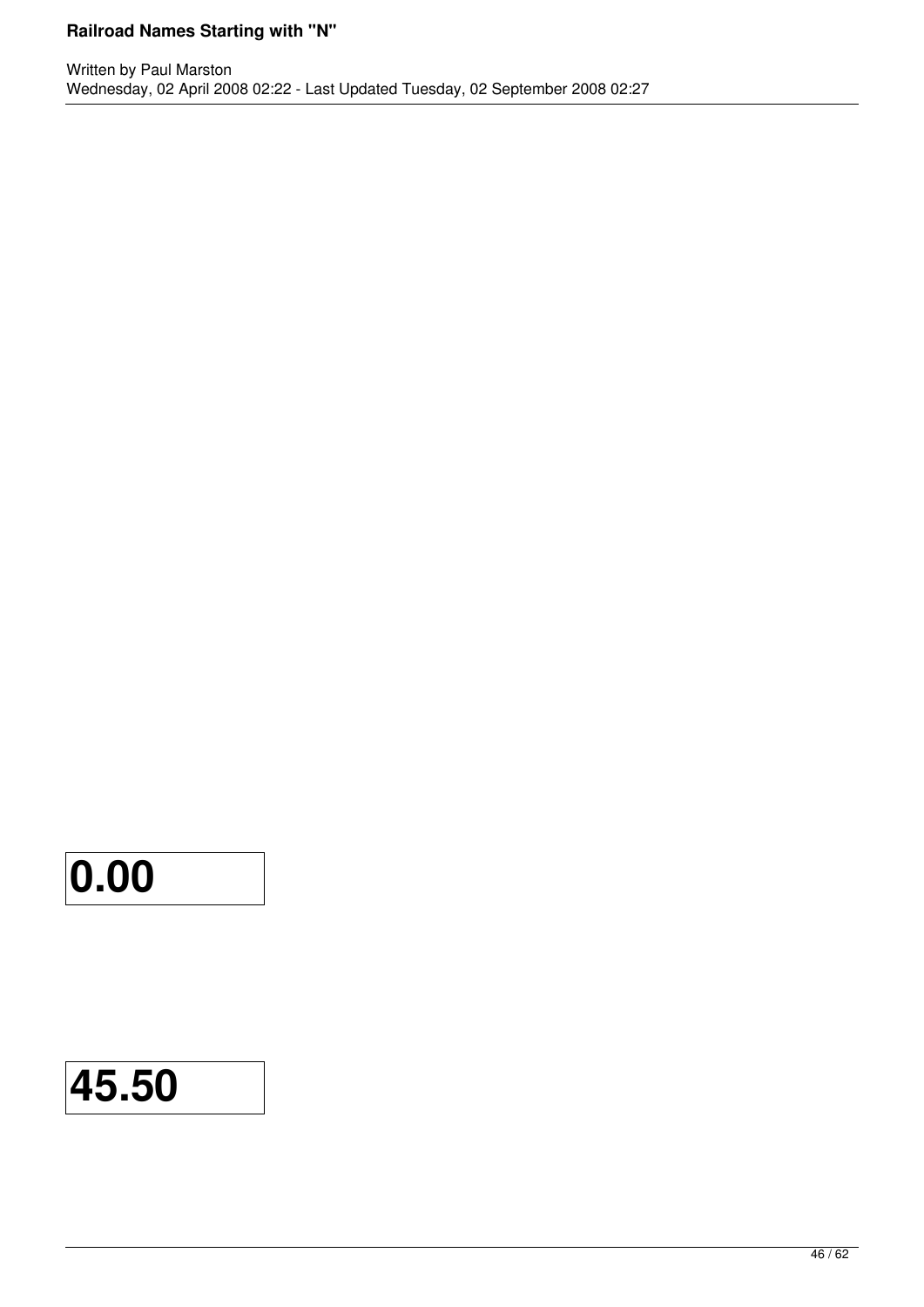# **Northern Central RWY**

Written by Paul Marston by Paul Marston by Paul Marston by Paul Marston by Paul Marston by Paul Marston by Pau

## **See York & Maryland Line RR**

### **PA**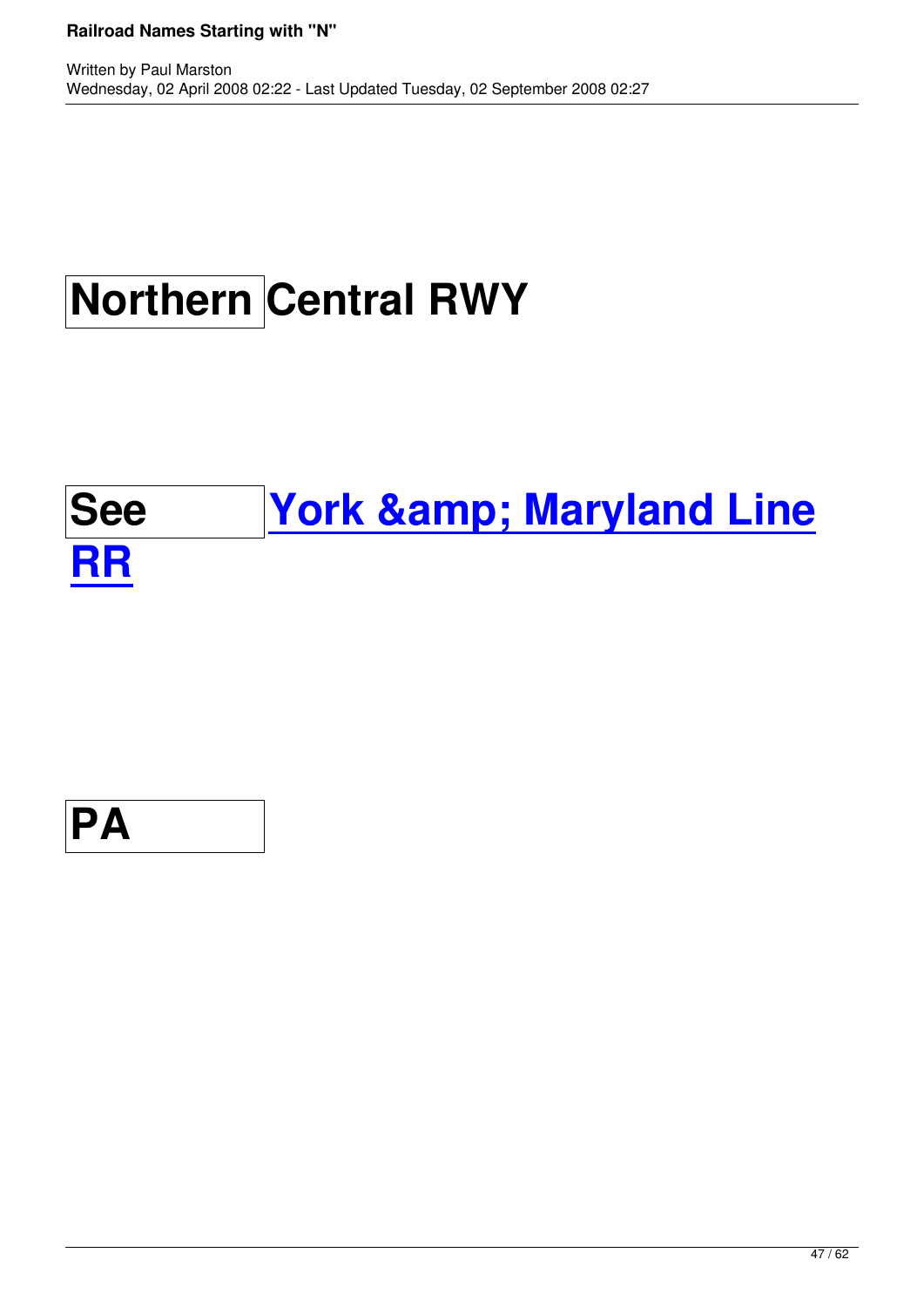### **0.00**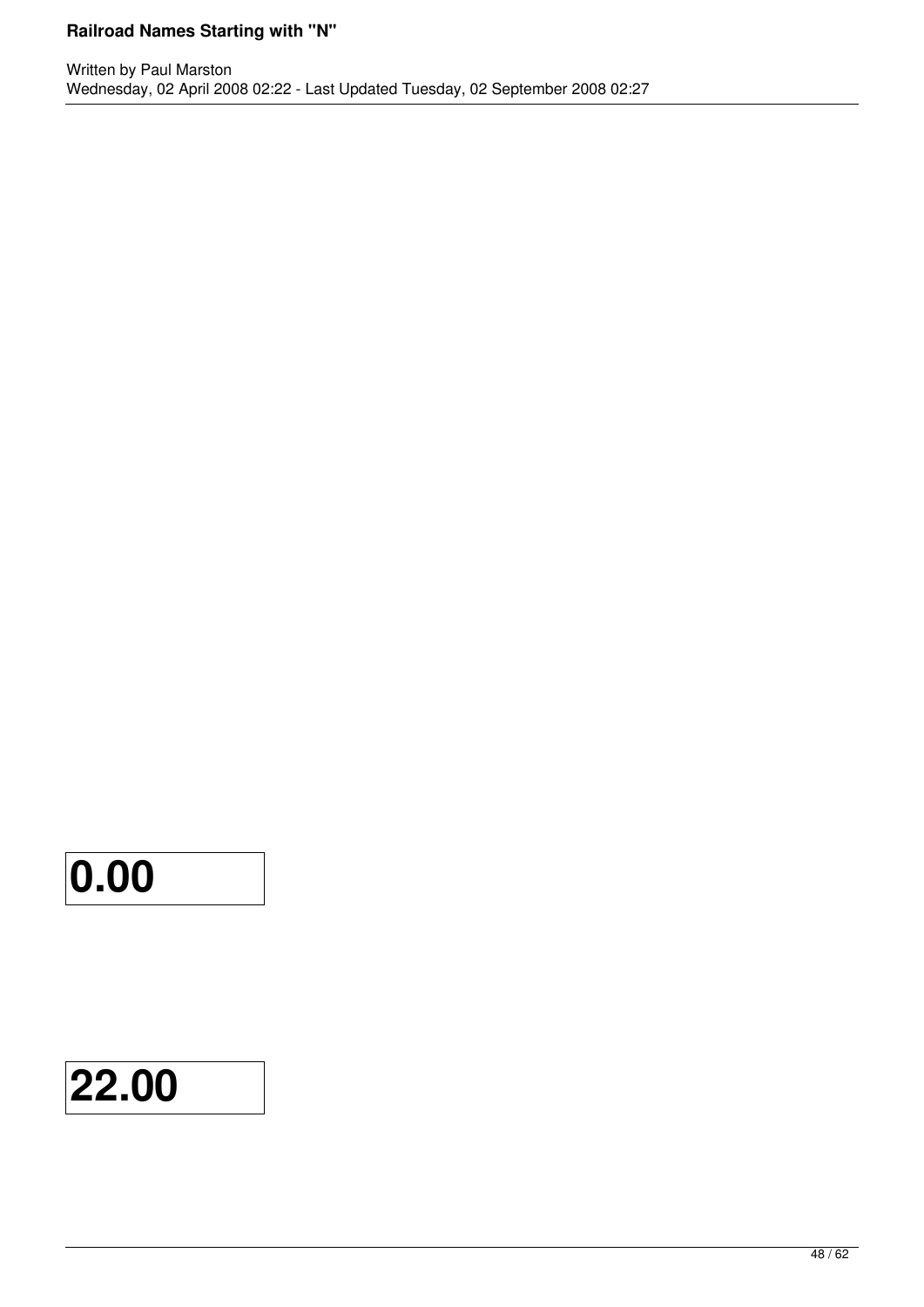## **Northern Cross RWY**



Written by Paul Marston by Paul Marston by Paul Marston by Paul Marston by Paul Marston by Paul Marston by Pau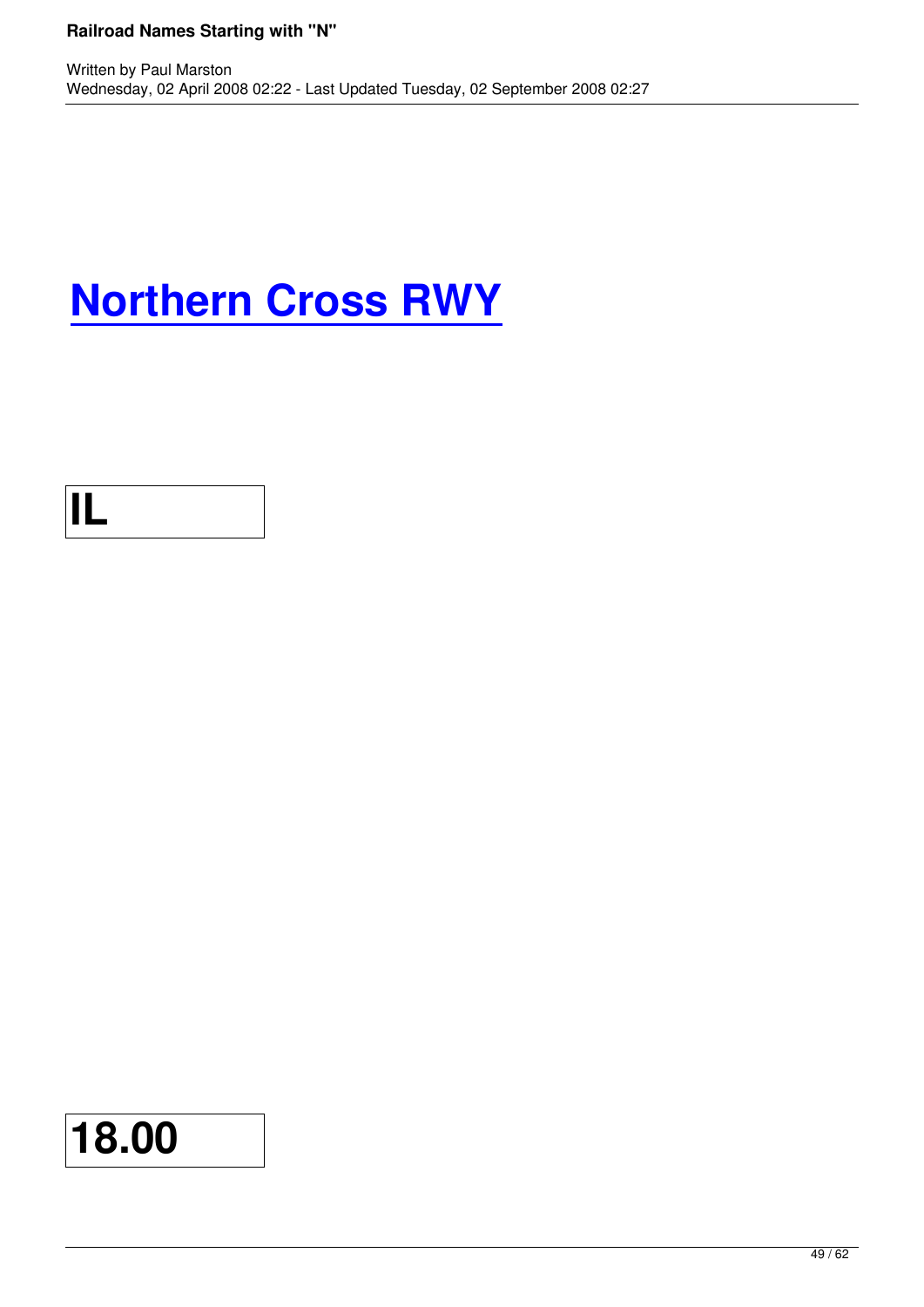

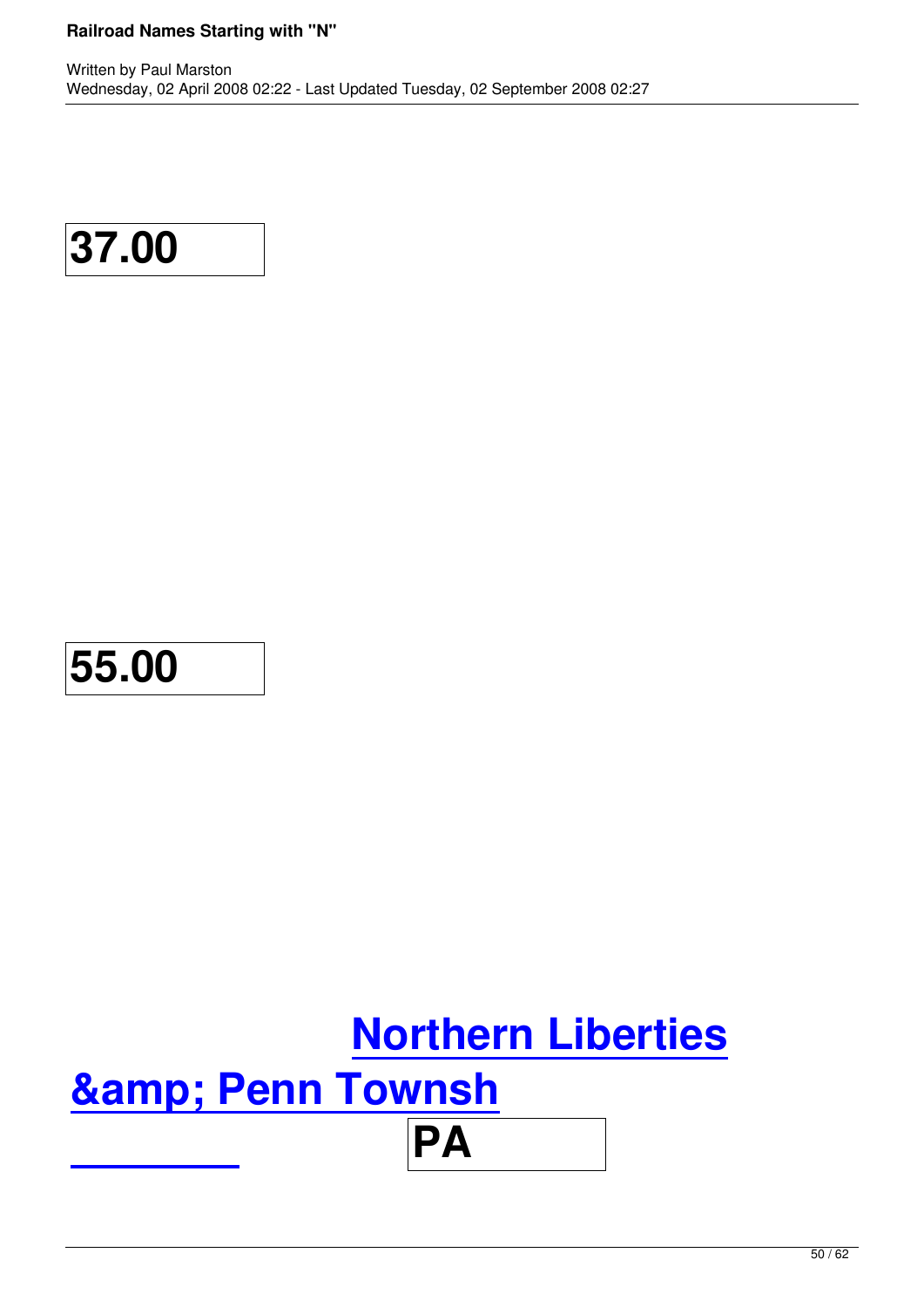**5.000 PM (2000)** 

# **Northern RR (NH)**

# **Census data includes**

## **Franklin & amp; Bristol RR**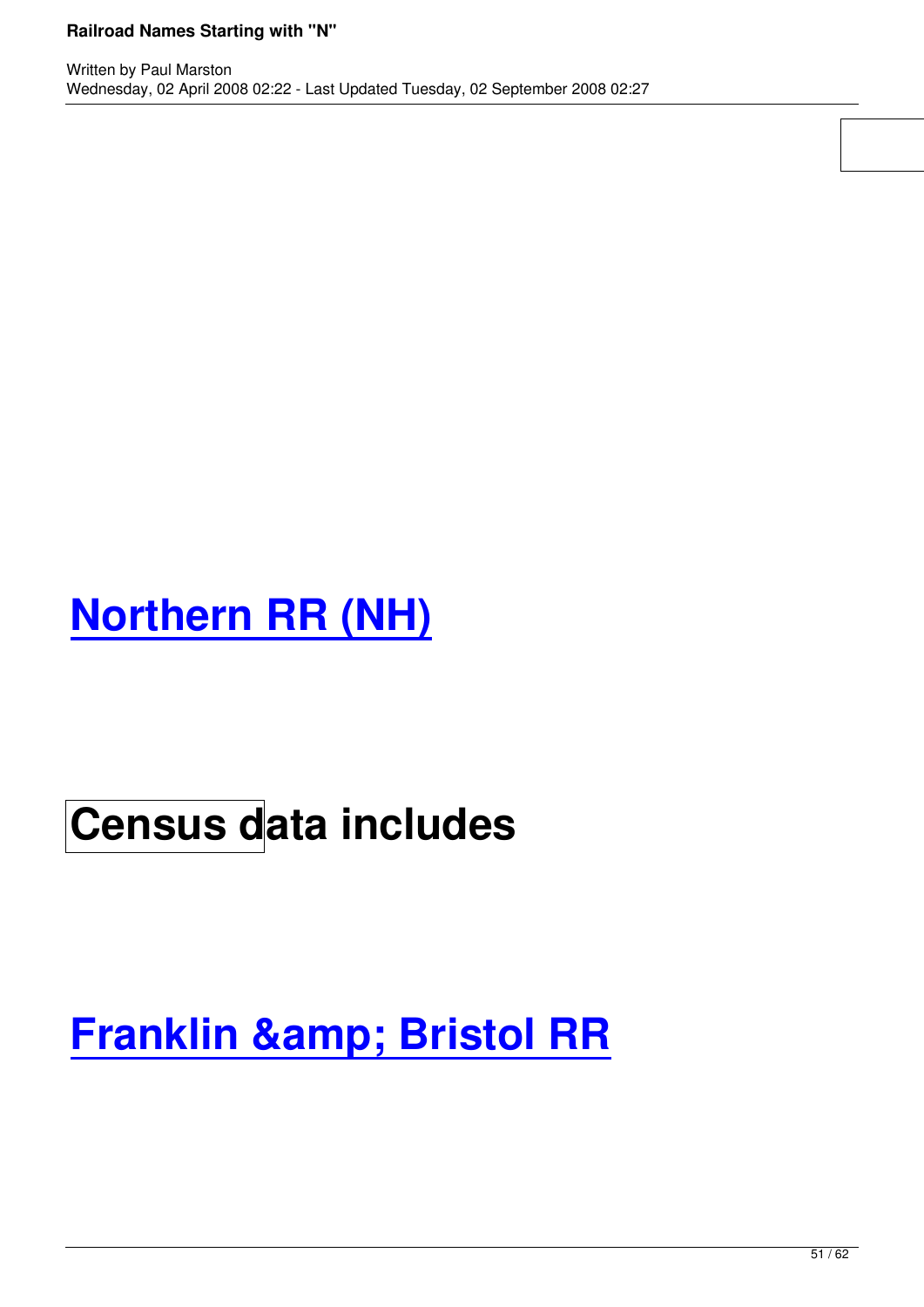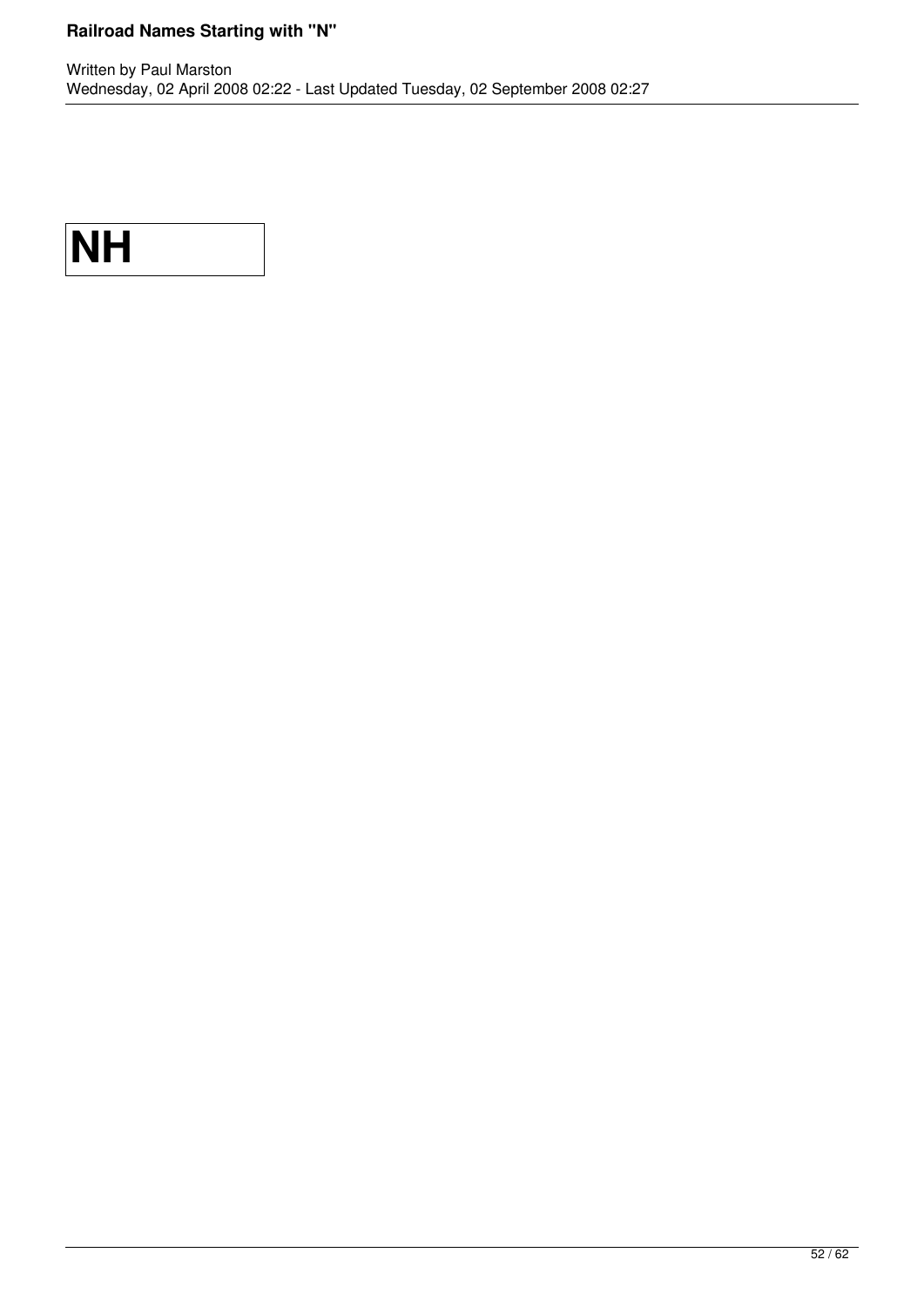$$
\fbox{69.16}
$$

$$
\boxed{\textbf{82.57}}
$$

# **Northern RR (NY)**

## **NY**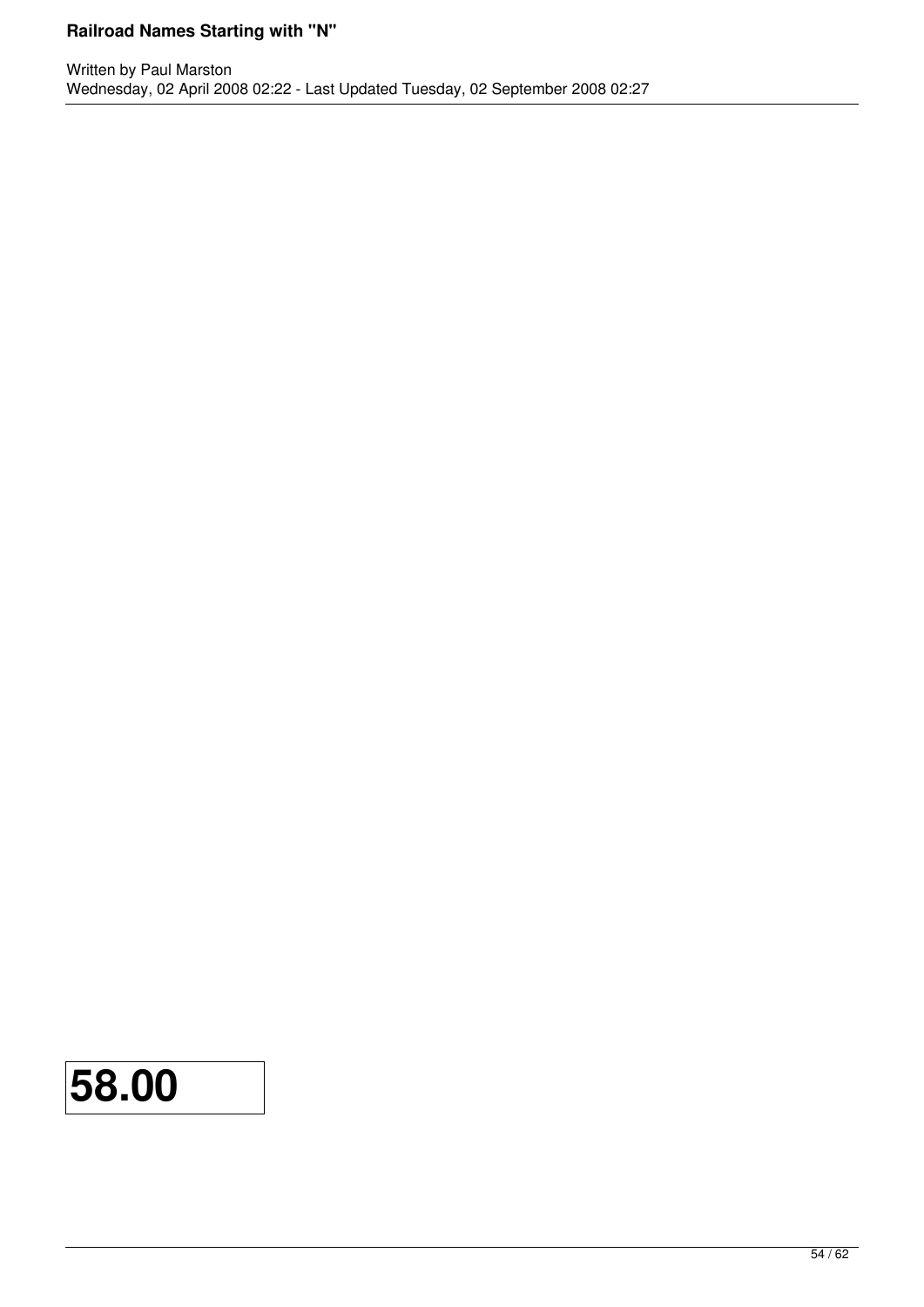## **58.00**

## **Norwich & Worcester RR (CT)**

# **CT**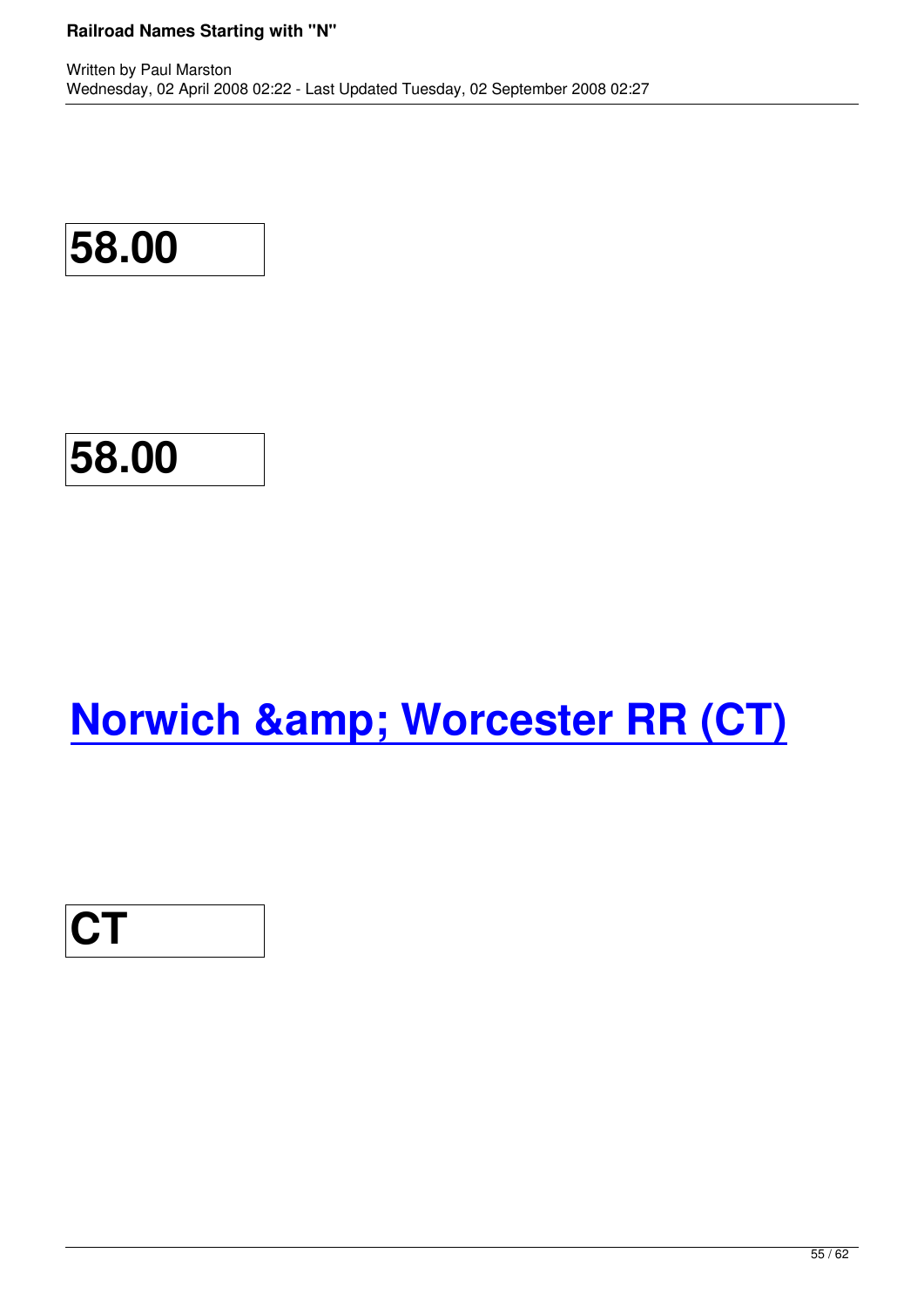

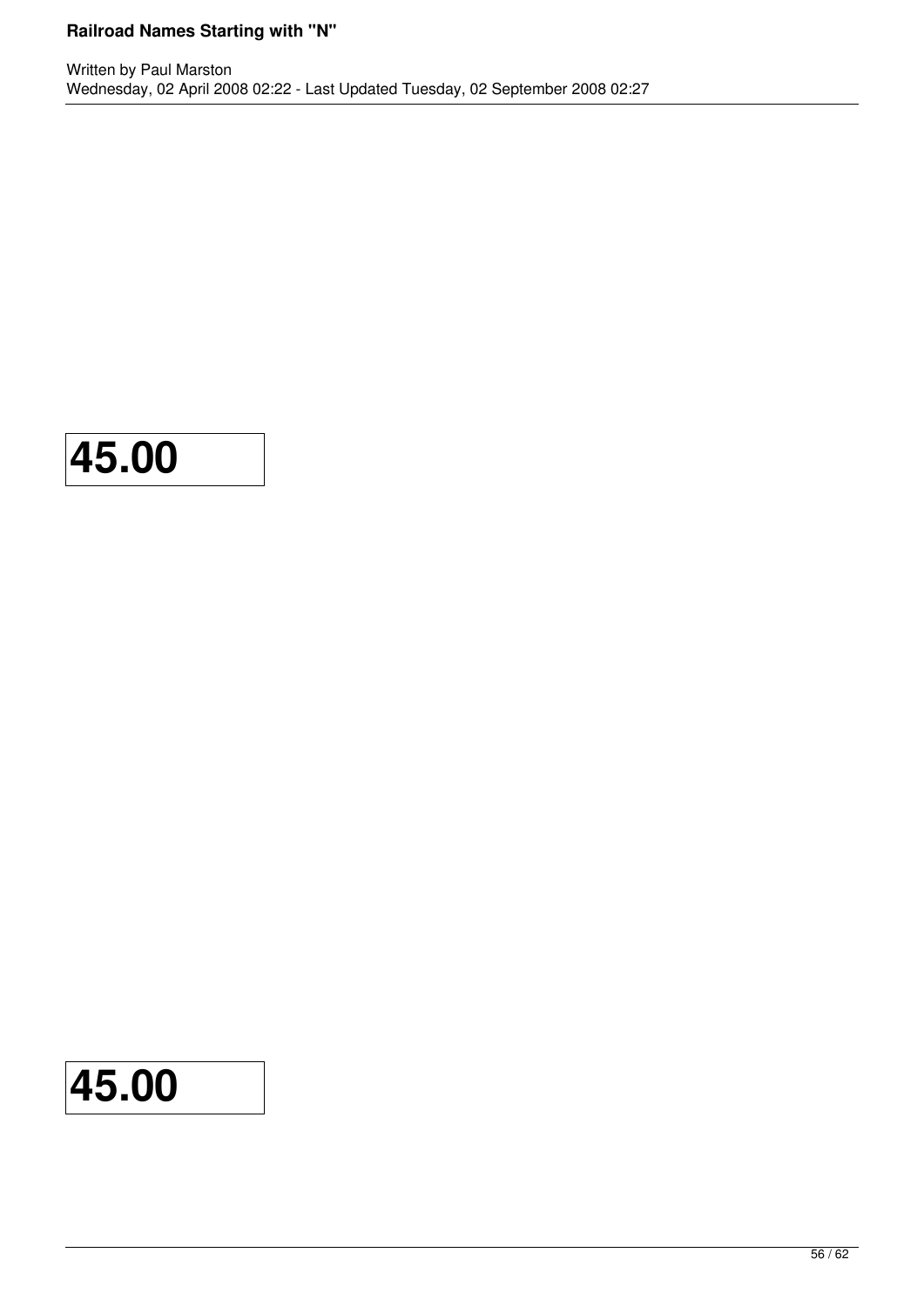**45.00**

# **Norwich & Worcester R[R \(MA\)](http://oldrailhistory.com/index.php?option=com_content&task=view&id=344&Itemid=380)**

**MA**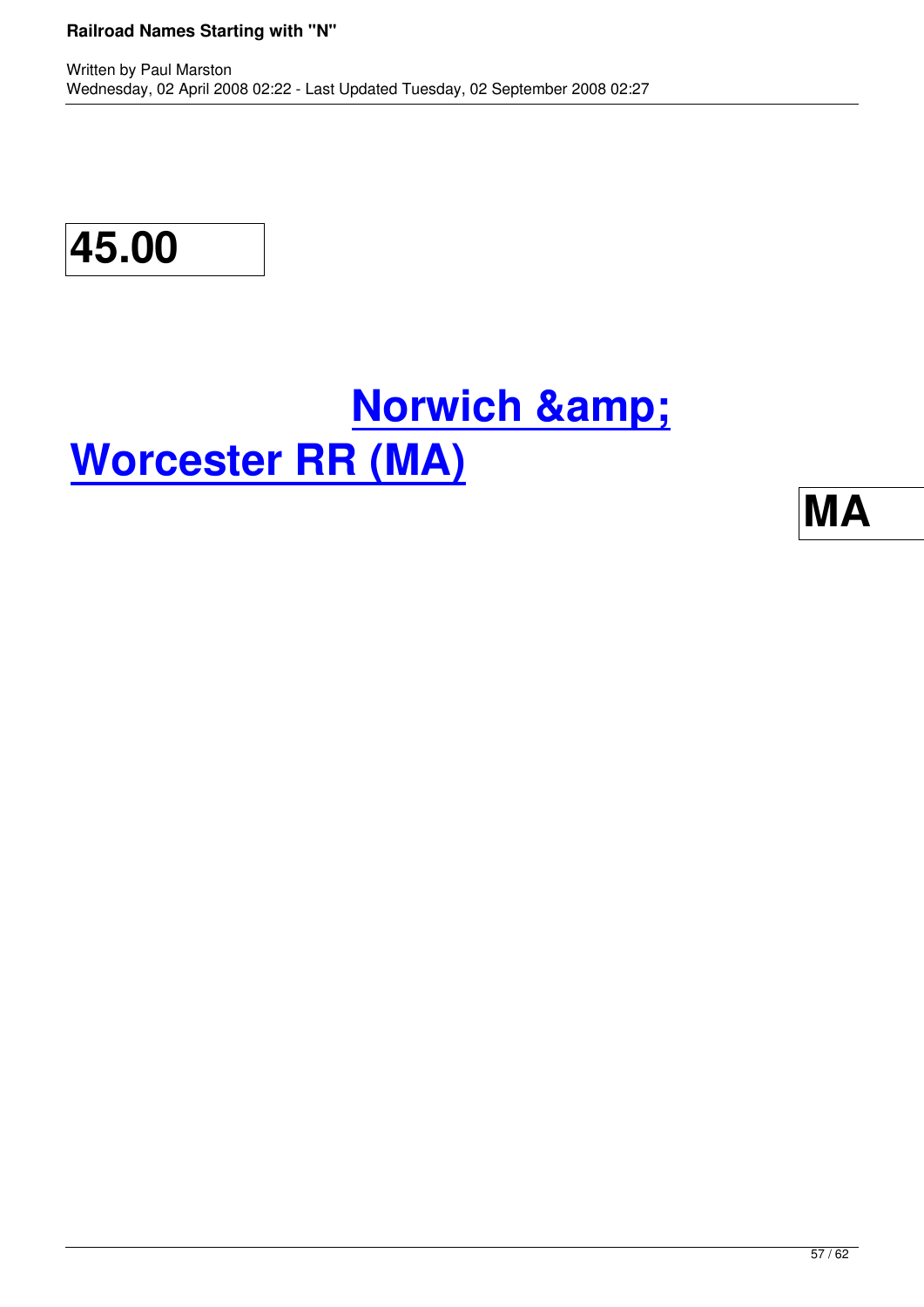**--------**

**--------**

**--------**

**--------**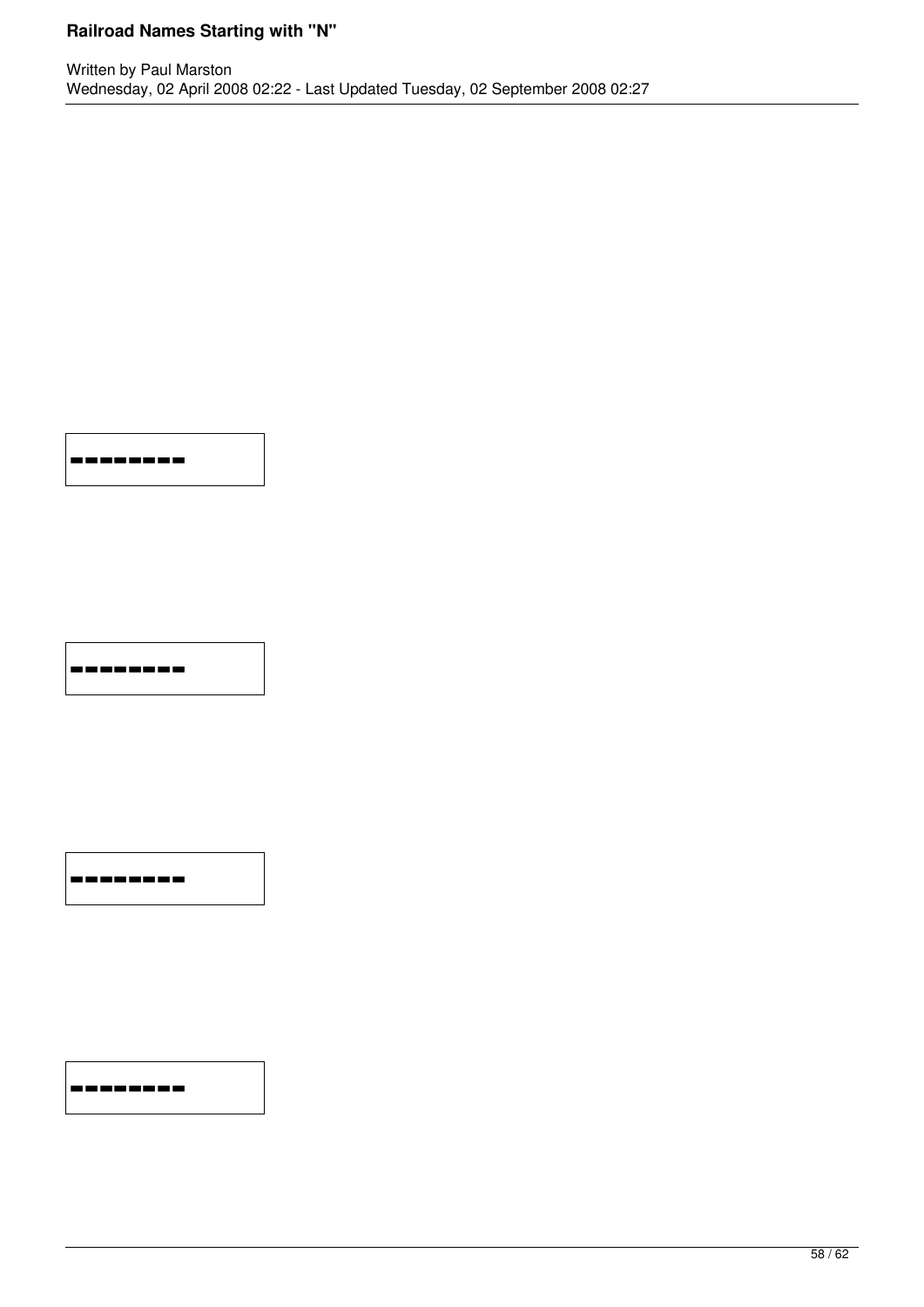**--------**

**--------**



# **TOTAL FOR TIME PERIOD**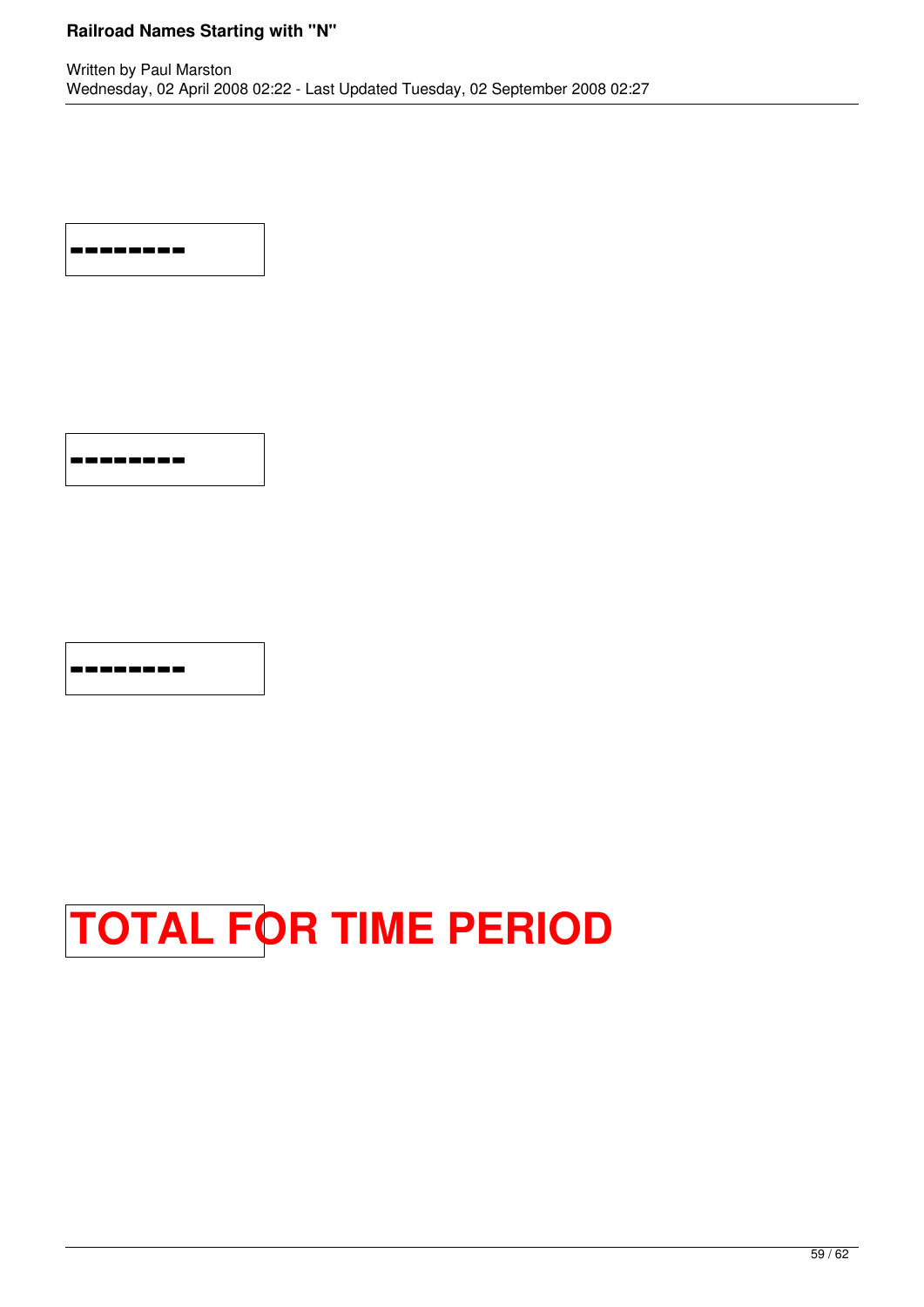